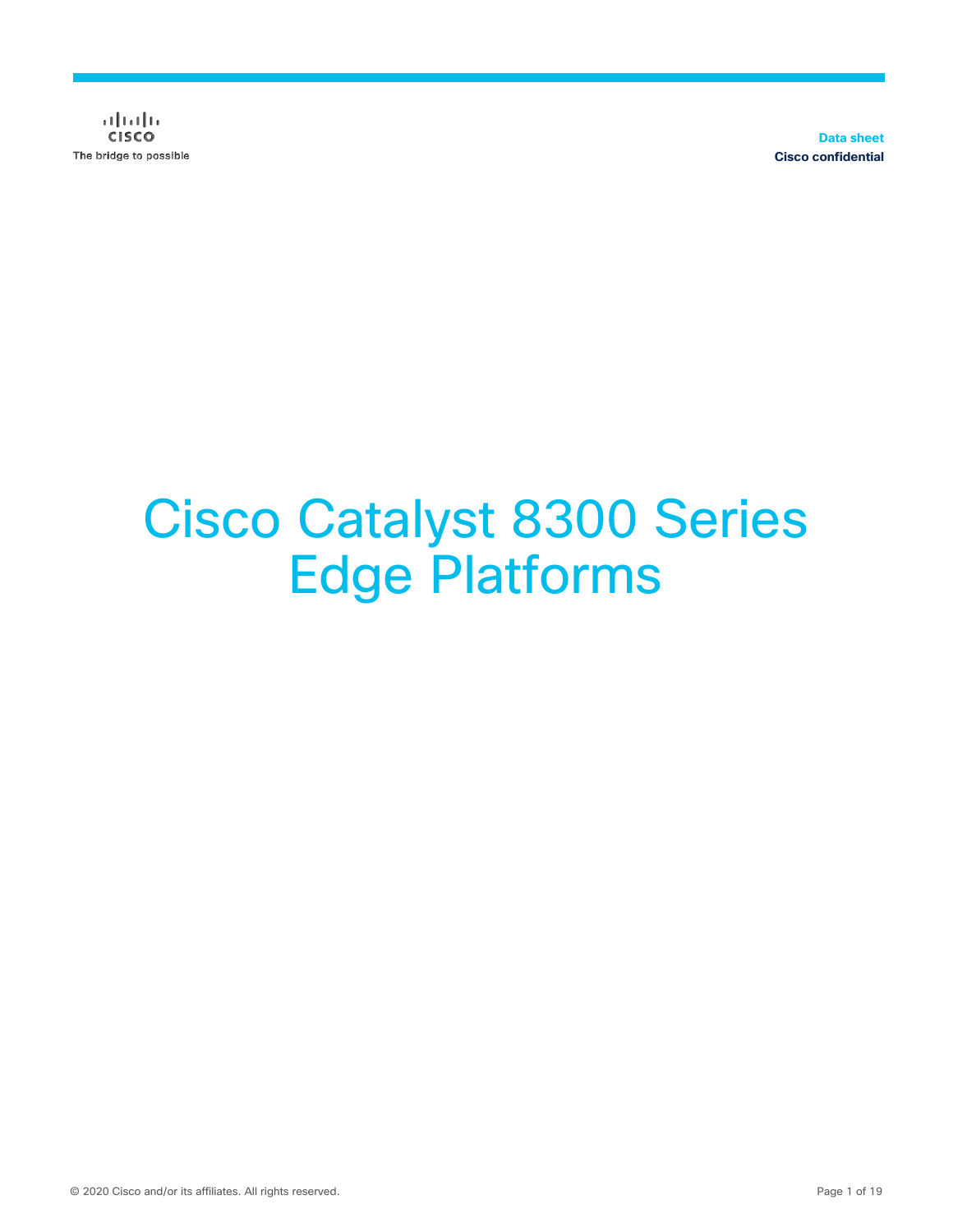# **Contents**

| <b>Product overview</b>                | 3              |
|----------------------------------------|----------------|
| Platform details                       | 4              |
| Platform performance                   | 6              |
| Overall platform benefits              | $\overline{7}$ |
| Supported modules                      | 9              |
| Memory, storage, and accessory options | 11             |
| Optics and transceivers modules        | 12             |
| Resiliency and high availability       | 12             |
| Power supplies                         | 12             |
| Software requirements                  | 13             |
| Licensing                              | 15             |
| Specifications                         | 15             |
| <b>Services</b>                        | 17             |
| <b>Cisco Capital</b>                   | 18             |
| Ordering information                   | 19             |
| For more information                   | 19             |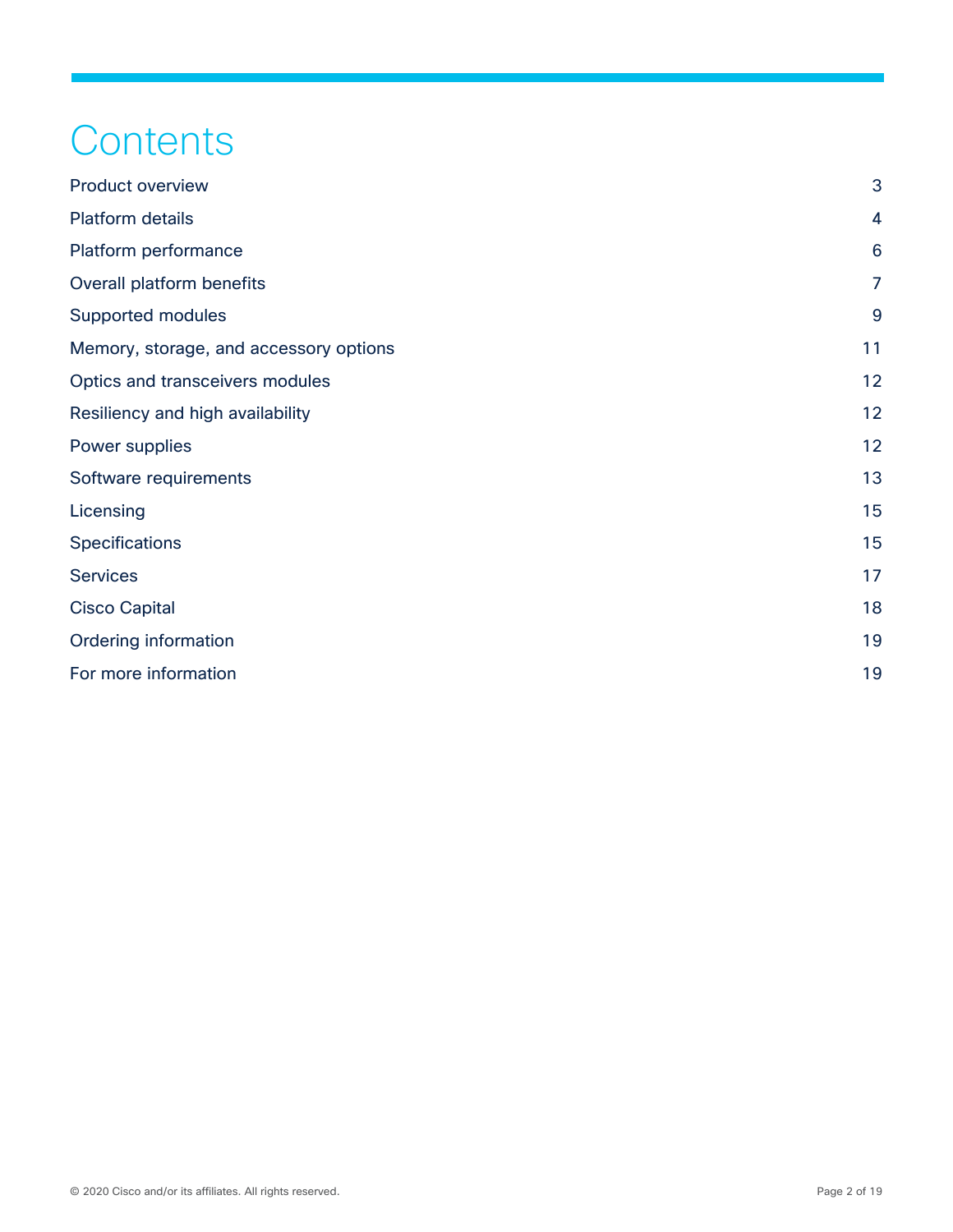The Cisco Catalyst 8300 Series Edge Platforms are best-of-breed, 5G-ready, cloud edge platforms designed for accelerated services, multi-layer security, cloud-native agility, and edge intelligence to accelerate your journey to cloud.



Cisco® Catalyst® 8300 Series Edge Platforms (Catalyst 8300) with Cisco IOS® XE SD-WAN Software deliver Cisco's secure, cloud-scale SD-WAN solution for the branch. The Catalyst 8300 Series is purpose-built for high performance and integrated SD-WAN Services along with flexibility to deliver security and networking services together from the cloud or on premises. It provides higher WAN port density and a redundant power supply capability. The Catalyst 8300 Series Edge Platforms have a wide variety of interface options to choose from ranging from lower and higher module density with backward compatibility to a variety of existing WAN, LAN, voice, and compute modules. Powered by Cisco IOS XE, fully programmable software architecture, and API support, these platforms can facilitate automation at scale to achieve zero-touch IT capability while migrating workloads to the cloud. Catalyst 8300 Series Edge Platforms also come with Trustworthy Solutions 2.0 infrastructure that secures the platforms against threats and vulnerabilities with integrity verification and remediation of threats.

The Catalyst 8300 Series Edge Platforms are well suited for medium-sized and large enterprise branch offices for high WAN IPSec performance with integrated SD-WAN services.

### Product overview

### **Product highlights**

**Table 1.** Product highlights

| <b>Product feature</b>                             | <b>Benefits and description</b>                                                                                                                                                                                                                                                           |
|----------------------------------------------------|-------------------------------------------------------------------------------------------------------------------------------------------------------------------------------------------------------------------------------------------------------------------------------------------|
| <b>Multicore processors</b>                        | • Intel x86 CPU with 8-GB memory default (up to 32 GB memory upgrade)<br>• High-performance multicore processors support high-speed WAN connections.<br>• Dynamic core allocation architecture that can leverage data plane cores for I/O and service plane as<br>per-user configuration. |
| <b>Embedded IPsec VPN</b><br>hardware acceleration | • Up to 5 Gbps of IPSec Internet Mix (IMIX) traffic<br>• Increases scalability for IPSec throughput needs for medium- and large-sized branches<br>• SSL and crypto hardware acceleration                                                                                                  |
| <b>Integrated Gigabit Ethernet</b><br>ports        | • Provides 6 built-in 10/100/1000/10G Ethernet ports for WAN or LAN<br>• All platforms have at least 2 Ethernet ports that can support Small Form-Factor Pluggable (SFP or<br>SFP+) based connectivity in addition to 4 RJ-45 connections, enabling fiber or copper connectivity.         |
| <b>DRAM</b>                                        | • All Catalyst 8300 platforms have 8G default DRAM and can be upgraded to 16G and 32G for higher<br>scale and performance.                                                                                                                                                                |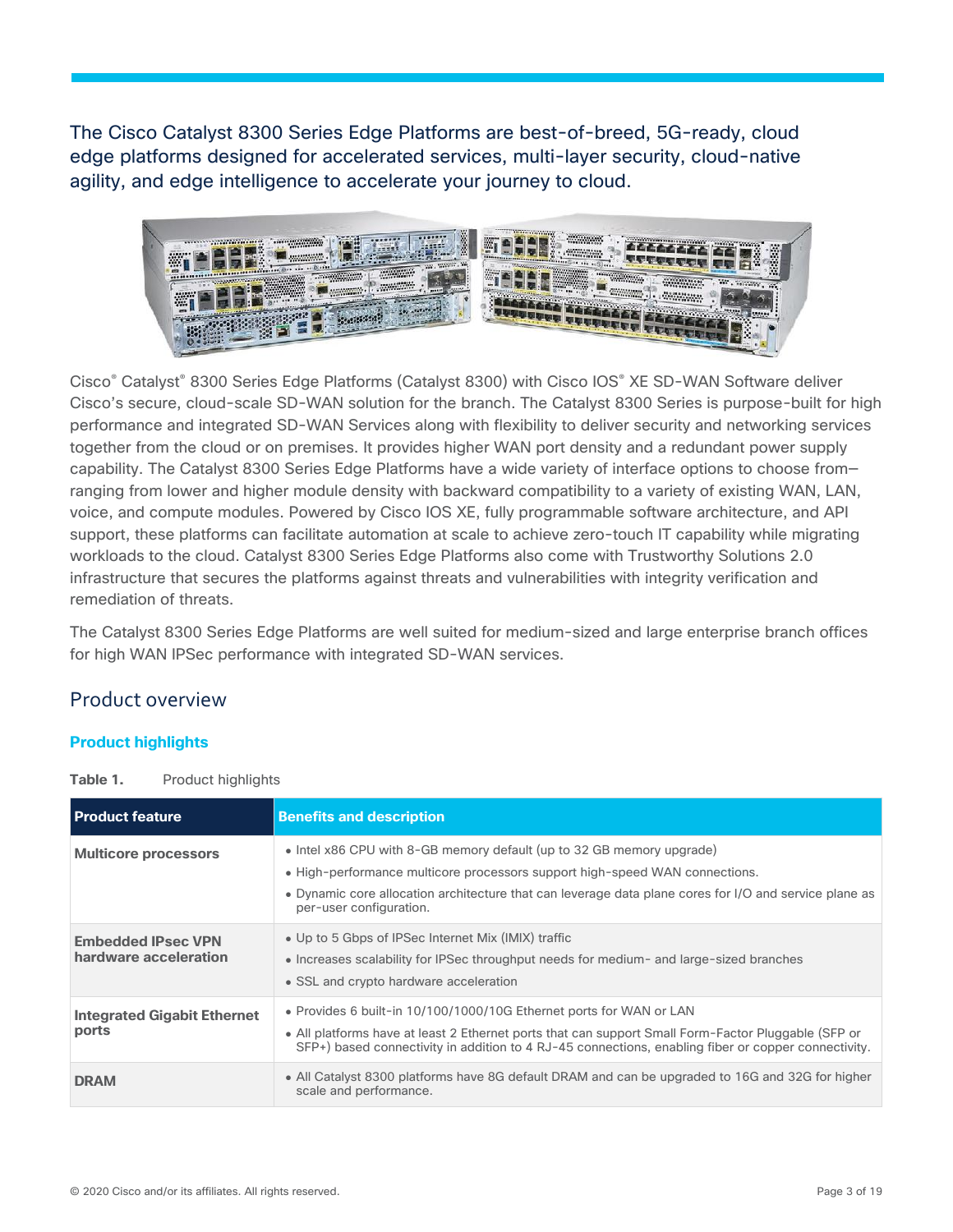| <b>Product feature</b>            | <b>Benefits and description</b>                                                                                                                                                                                                                                                                                                                        |
|-----------------------------------|--------------------------------------------------------------------------------------------------------------------------------------------------------------------------------------------------------------------------------------------------------------------------------------------------------------------------------------------------------|
| <b>Flash memory support</b>       | • All Catalyst 8300 platforms have an integrated on-board 8G flash and it is not upgradeable. M.2<br>storage provides upgrade options.                                                                                                                                                                                                                 |
| M.2 storage                       | • All the Catalyst 8300 models ship with default 16G M.2 USB for SD-WAN logging and additional<br>storage on the platform. It can be upgraded to 32G M.2 USB and 600G M.2 Non-Volatile Memory<br>Express (NVMe)                                                                                                                                        |
| Default dual power supplies       | • All Catalyst 8300 platforms will ship with default dual power supplies for power supply redundancy.<br>• DC, Power over Ethernet (PoE), and high-voltage DC (HVDC) options are available on all models.<br>. PoE ports can be added in both the Network Interface Module (NIM) and Service Module (SM) slots,<br>which will need a PoE Power supply. |
| <b>Modularity and form factor</b> | • 1RU and 2RU form factor<br>• Supports SM, NIM, and Pluggable Interface Module (PIM) slots                                                                                                                                                                                                                                                            |
| Integrated security               | • Hardware-anchored Secure Boot and Secure Unique Device Identification (SUDI) support for Plug<br>and Play to verify the identity of the hardware and software                                                                                                                                                                                        |

# Platform details

### **Models and configurations**

Figures 1 through 4 highlight the different models included in the Catalyst 8300 Series Edge Platforms.



### **Figure 1.**

C8300-2N2S-4T2X platform with 2 SM and 2 NIM slots and 2 x 10-Gigabit Ethernet and 4 x 1-Gigabit Ethernet ports (C8300 2RU w/ 10G WAN)



### **Figure 2.**

C8300-2N2S-6T platform with 2 SM and 2 NIM slots and 6 x 1-Gigabit Ethernet ports (C8300 2RU w/ 1G WAN)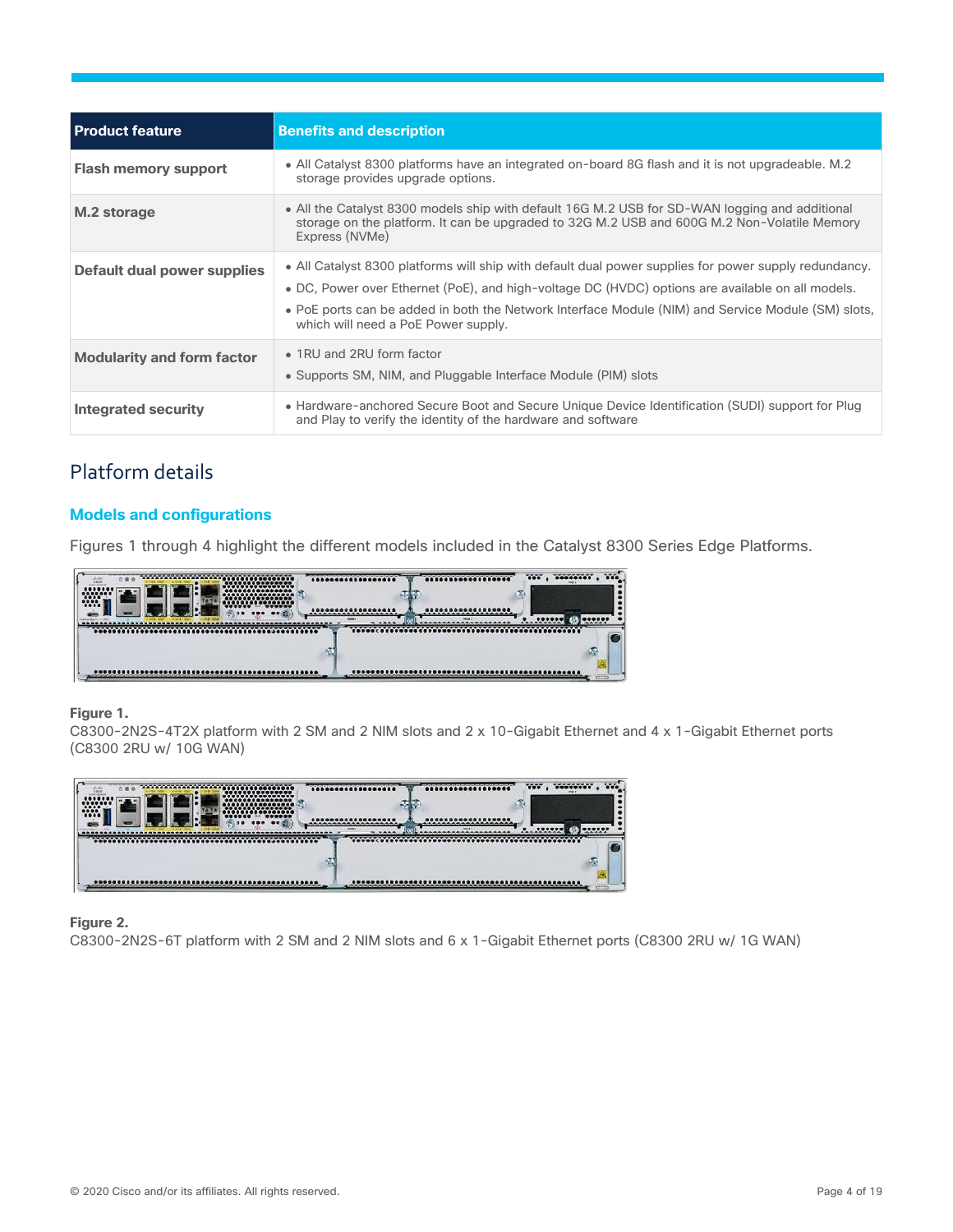

#### **Figure 3.**

C8300-1N1S-4T2X platform with 1 SM slot and 1 NIM slot and 2 x 10-Gigabit Ethernet and 4 x 1-Gigabit Ethernet ports (C8300 1RU w/ 10G WAN)



### **Figure 4.**

C8300-1N1S-6T platform with 1 SM slot and 1 NIM slot and 6 x 1-Gigabit Ethernet ports (C8300 1RU w/ 1G WAN)

Tables 2 and 3 detail platform specifications and performance, respectively.

| Table 2. |  |  |  |  | Cisco Catalyst 8300 Series specifications |
|----------|--|--|--|--|-------------------------------------------|
|----------|--|--|--|--|-------------------------------------------|

| Model           | <b>Description</b>                                                                                                     | 10G port<br><b>density</b> | 1G port<br>density | <b>Slots</b>           | <b>Memory</b><br>(DRAM)<br>default | <b>Storage (M.2)</b><br><b>SSD)</b> default |
|-----------------|------------------------------------------------------------------------------------------------------------------------|----------------------------|--------------------|------------------------|------------------------------------|---------------------------------------------|
| C8300-2N2S-4T2X | C8300 2RU w/ 10G WAN<br>(2 SM and 2 NIM slots, and<br>2 x 10-Gigabit Ethernet and<br>4 x 1-Gigabit Ethernet ports)     | 2                          | 4                  | 2 SM<br>2 NIM<br>1 PIM | 8 GB                               | 16 GB                                       |
| C8300-2N2S-6T   | C8300 2RU w/ 1G WAN<br>(2 SM and 2 NIM slots, and<br>6 x 1-Gigabit Ethernet ports)                                     |                            | 6                  | 2 SM<br>2 NIM<br>1 PIM | 8 GB                               | 16 GB                                       |
| C8300-1N1S-4T2X | C8300 1RU w/ 10G WAN<br>(1 SM slot and 1 NIM slot, and<br>2 x 10-Gigabit Ethernet and<br>4 x 1-Gigabit Ethernet ports) | 2                          | 4                  | 1 SM<br>1 NIM<br>1 PIM | 8 GB                               | 16 GB                                       |
| C8300-1N1S-6T   | C8300 1RU w/ 1G WAN<br>(1 SM slot and 1 NIM slot, and<br>6 x 1-Gigabit Ethernet ports)                                 |                            | 6                  | 1 SM<br>1 NIM<br>1 PIM | 8 GB                               | 16 GB                                       |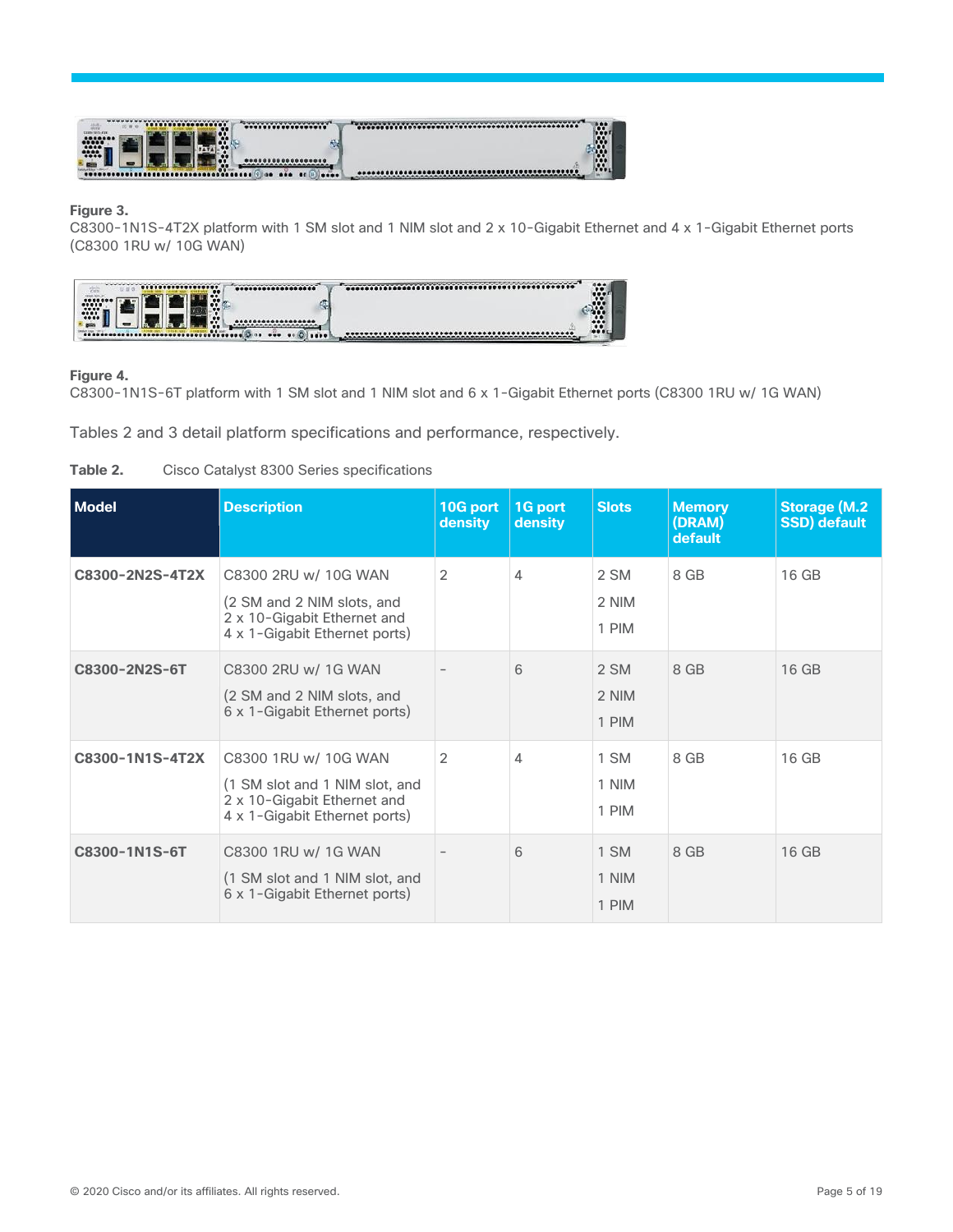# Platform performance

| Feature                                                                   | <b>C8300-2N2S-4T2X</b><br>(2RU w/ 10G WAN) | <b>C8300-1N1S-4T2X</b><br>(1RU w/ 10G WAN) | C8300-2N2S-6T<br>(2RU w/ 1G WAN) | <b>C8300-1N1S-6T</b><br>(1RU w/ 1G WAN) |
|---------------------------------------------------------------------------|--------------------------------------------|--------------------------------------------|----------------------------------|-----------------------------------------|
| <b>SD-WAN IPsec Throughput</b><br>(1400Bytes, clear text)                 | Up to 18Gbps                               | Up to 15Gbps                               | Up to 1.9Gbps                    | Up to 1.9Gbps                           |
| <b>SD-WAN IPsec Throughput</b><br>$(MIX^{\dagger}, clear text^{\dagger})$ | 5Gbps                                      | 4.3Gbps                                    | 1.75Gbps                         | 1.75Gbps                                |
| <b>SD-WAN Overlay Tunnels scale</b>                                       | 6000                                       | 6000                                       | 6000                             | 6000                                    |

**Table 3a** Cisco controller mode (SD-WAN) performance specifications

\* IMIX is average packet size of 352 Bytes packet size

\*\*Based on clear text traffic measurement from traffic generator

### **Table 3b** Cisco autonomous mode (non SD-WAN) performance specifications

| <b>Feature</b>                                         | <b>C8300-2N2S-4T2X</b><br>(2RU w/ 10G WAN) | $\overline{2}$ C8300-1N1S-4T2X<br>(1RU w/ 10G WAN) | C8300-2N2S-6T<br>(2RU w/ 1G WAN) | C8300-1N1S-6T<br>(1RU w/ 1G WAN) |
|--------------------------------------------------------|--------------------------------------------|----------------------------------------------------|----------------------------------|----------------------------------|
| <b>IPv4 Forwarding Throughput</b><br>$(1400$ Bytes $)$ | Up to 19.7Gbps                             | Up to 19.7Gbps                                     | Up to 19.7Gbps                   | Up to 19.7Gbps                   |
| <b>IPsec Throughput (1400Bytes,</b><br>clear text")    | Up to 18.8Gbps                             | Up to 15.8 Gbps                                    | Up to 1.9Gbps                    | Up to 1.9Gbps                    |
| <b>Number of IPsec SVTI Tunnels</b>                    | 4000                                       | 4000                                               | 4000                             | 4000                             |

\*\*Based on clear text traffic measurement from traffic generator

| Table 3c | Cisco autonomous mode (non SD-WAN) system scalability |  |  |
|----------|-------------------------------------------------------|--|--|
|----------|-------------------------------------------------------|--|--|

| Feature                            | C8300-2N2S-4T2X  | C8300-1N1S-4T2X  | C8300-2N2S-6T    | C8300-1N1S-6T    |
|------------------------------------|------------------|------------------|------------------|------------------|
|                                    | (2RU w/ 10G WAN) | (1RU w/ 10G WAN) | (2RU w/ 1G WAN)  | (1RU w/ 1G WAN)  |
| <b>Number of ACLs per system</b>   | 4000             | 4000             | 4000             | 4000             |
| Number of IPv4 ACEs per system 72K |                  | 72K              | 72K              | 72K              |
| <b>Number of IPv4 Routes</b>       | 1.6M w/ default  | 1.6M w/ default  | 1.6M w/ default  | 1.6M w/ default  |
|                                    | 8GB, up to 4M w/ | 8GB, up to 4M w/ | 8GB, up to 4M w/ | 8GB, up to 4M w/ |
|                                    | 32GB             | 32GB             | 32GB             | 32GB             |
| <b>Number of IPv6 Routes</b>       | 1.5M w/ default  | 1.5M w/ default  | 1.5M w/ default  | 1.5M w/ default  |
|                                    | 8GB, up to 4M w/ | 8GB, up to 4M w/ | 8GB, up to 4M w/ | 8GB, up to 4M w/ |
|                                    | 32GB             | 32GB             | 32GB             | 32GB             |
| <b>Number of Queues</b>            | 16K              | 16K              | 16K              | 16K              |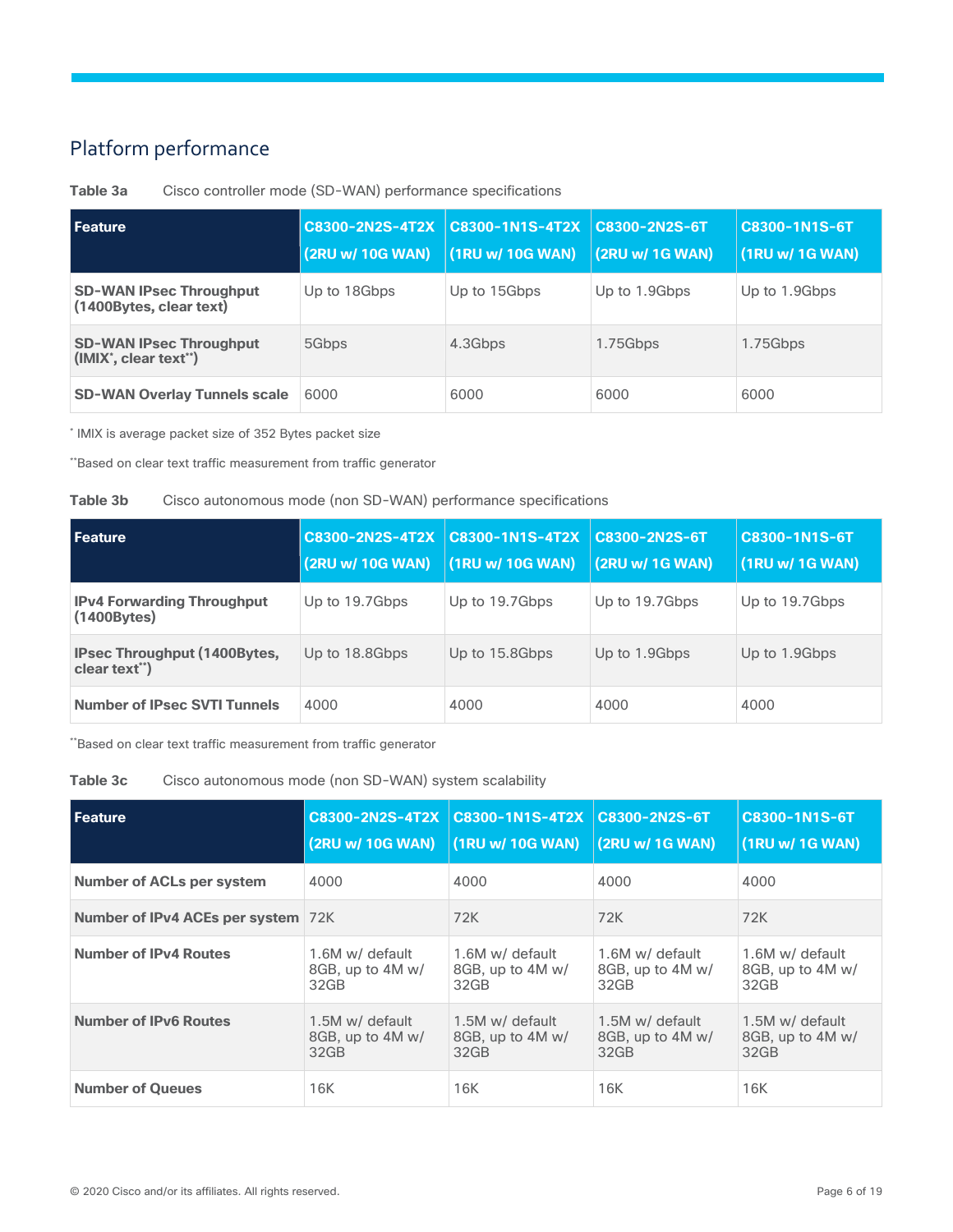| l Feature                          | (2RU w/ 10G WAN)                            | C8300-2N2S-4T2X C8300-1N1S-4T2X C8300-2N2S-6T<br>(1RU w/ 10G WAN) | (2RU w/ 1G WAN)                             | C8300-1N1S-6T<br>(1RU w/ 1G WAN)            |
|------------------------------------|---------------------------------------------|-------------------------------------------------------------------|---------------------------------------------|---------------------------------------------|
| <b>Number of NAT Sessions</b>      | 1.2M w/ default<br>8GB, up to 2M w/<br>32GB | 1.2M w/ default<br>8GB, up to 2M w/<br>32GB                       | 1.2M w/ default<br>8GB, up to 2M w/<br>32GB | 1.2M w/ default<br>8GB, up to 2M w/<br>32GB |
| <b>Number of Firewall Sessions</b> | 512K                                        | 512K                                                              | 512K                                        | 512K                                        |
| <b>Number of VRFs</b>              | 4000                                        | 4000                                                              | 4000                                        | 4000                                        |

# Overall platform benefits

### **Accelerated services with Cisco Software-Defined WAN**

Cisco SD-WAN is a set of intelligent software services that allow you to connect users, devices, and branch office locations reliably and securely across a diverse set of WAN transport links. Cisco Catalyst 8000 Series Edge Platforms can dynamically route traffic across the "best" link based on up-to-the-minute application and network conditions for great application experiences. You get tight control over application performance, bandwidth usage, data privacy, and availability of your WAN links—control you need as your branches conduct greater volumes of mission-critical business with both on-premises and cloud controllers.

### **Application performance optimization**

Ensure that SD-WAN networks meet Service-Level Agreements (SLAs) and maintain strong performance, even if network problems occur. With branch multi-cloud access, you can accelerate your SaaS applications with a simple template push from the SD-WAN controller. Features like Transmission Control Protocol (TCP) optimization, forward error correction, and packet duplication help application performance for a better user experience.

### **Multi-layer security**

You can now move your traditional and complex WAN networks to a more agile software-defined WAN with integrated security. The Cisco Catalyst 8300 Series Edge platforms connect branch offices to the Internet and cloud, with industry-leading protection against major web attacks. Secure Direct Internet Access (DIA) to the branches helps optimize branch workloads for improved performance, specifically for cloud-hosted applications. At the same time, DIA ensures your branch is protected from external threats.

### **Unified communications:**

The Cisco Catalyst 8300 Edge platforms offer rich voice services in both SD-WAN and traditional IOS-XE software feature stacks. Cisco is the only SDWAN vendor to natively integrate analog/digital IP directly into single CPE reducing Capex and Opex costs. In SD-WAN mode, the Catalyst 8300 Series also prevent internal and external outages using SRST enabling Branch router to assume role of call control PBX for Telephony survivability. They also continue to support the long list of traditional IOS-XE voice use cases like Cisco Unified Border Element (CUBE), Cisco Unified Communications Manager, Session Border Controller, SRST, ISDN and Voice over IP.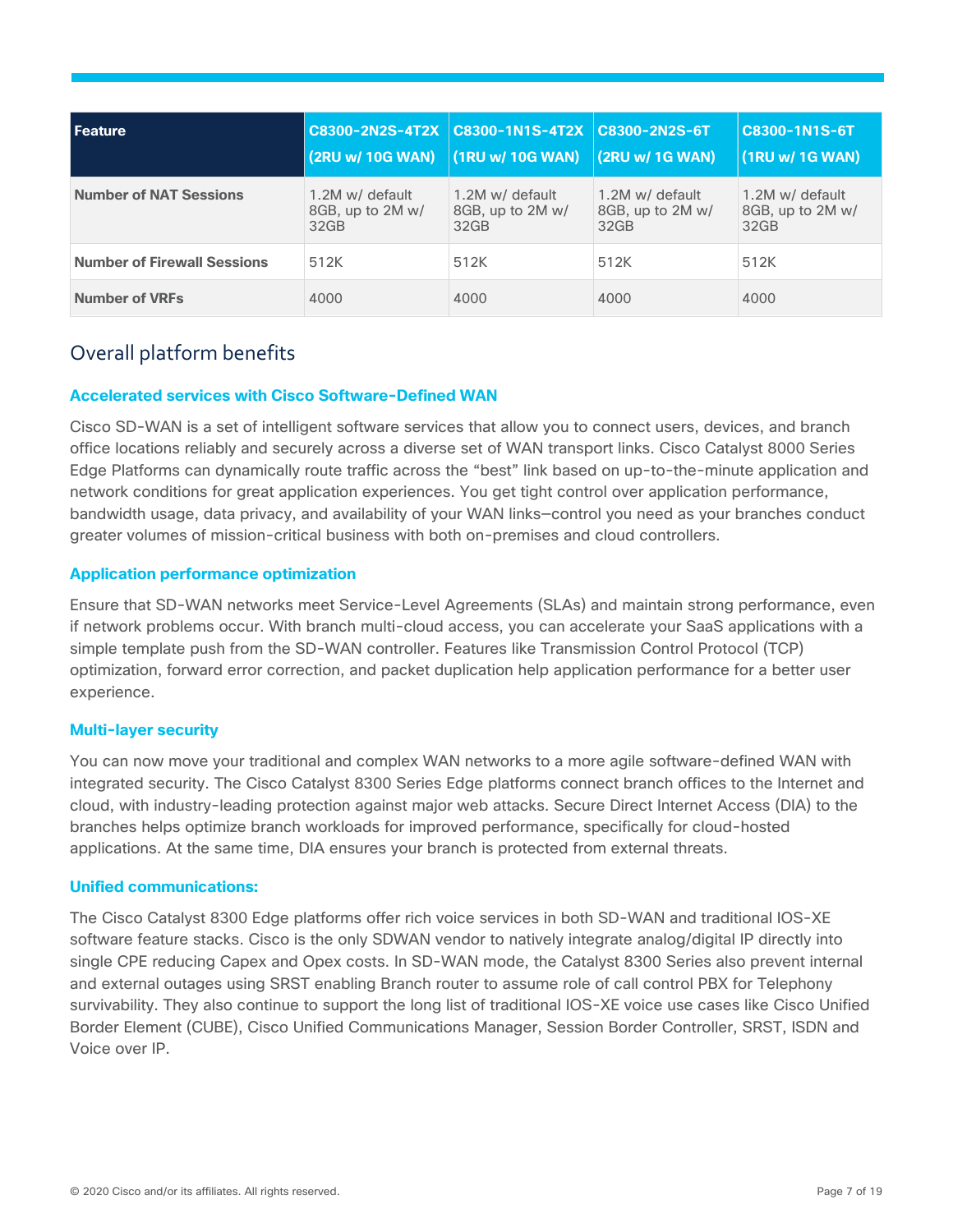#### **Cloud-native agility with a programmable software architecture**

Cisco continues to offer a feature-rich traditional IOS-XE routing stack on the Cisco Catalyst 8300 Series Edge Platforms. IP Routing, IPSec, Quality of Service (QoS), firewall, Network Address Translation (NAT), Network-Based Application Recognition (NBAR), Flexible NetFlow (FNF), and many other features are part of Cisco IOS-XE, a fully programmable software architecture with API support and a wide variety of protocols and configurations. With an integrated software image and a single binary file, you can now choose between Cisco IOS XE SD-WAN and IOS XE. And easily move from one to the other when you choose to do so.

### **5G-ready**

The Cisco Catalyst 8300 Series Edge Platforms are built for future 5G networks. With higher throughputs with CAT18 LTE and 5G, WAN networks are looking at wireless WAN as primary transports for different use cases. These platforms will support both integrated pluggable modules as well as external cellular gateway modules with LTE/5G capability for improved throughputs that address all of those use cases. Based on a specific branch's direct line of sight and cellular coverage, either integrated or external gateway can be chosen for that particular situation.

### **Interface flexibility**

### **Switch ports**

We are introducing a Unified Access Data Plane (UADP)-based 22-port and 50-port Layer 2 switch module for the Catalyst 8300 Series. The edge platform can be a branch-in-a-box solution with this integrated switch module with 1G, Cisco Multigigabit Technology (mGig), and 10G ports for downstream switches and devices. The 22-port Layer-2 module is a single-wide module that can be used on both the 1RU and 2RU platforms. The 50-port Layer-2 module is a double-wide module that can be used on the 2RU platforms.

### **Cisco UCS-E compute**

The Cisco Catalyst 8300 Series Edge Platforms will support the Cisco UCS-E M3 modules for branch compute needs. We support both Cisco and third-party Virtual Network Functions (VNFs) on the Cisco Enterprise NFV Infrastructure Software (NFVIS) hypervisor running on the UCS-E compute blade server. Cisco UCS-E M3 modules have 6-, 8-, and 12-core options to choose from based on the number of VNFs that need to be run at the branch.

#### **Voice modules**

The Cisco Catalyst 8300 Series Edge Platforms will continue to support a variety of voice modules for the different voice needs at the branch. Voice module examples include Foreign Exchange Station (FXS), Foreign Exchange Office (FXO), Digital Signal Processor (DSP), etc.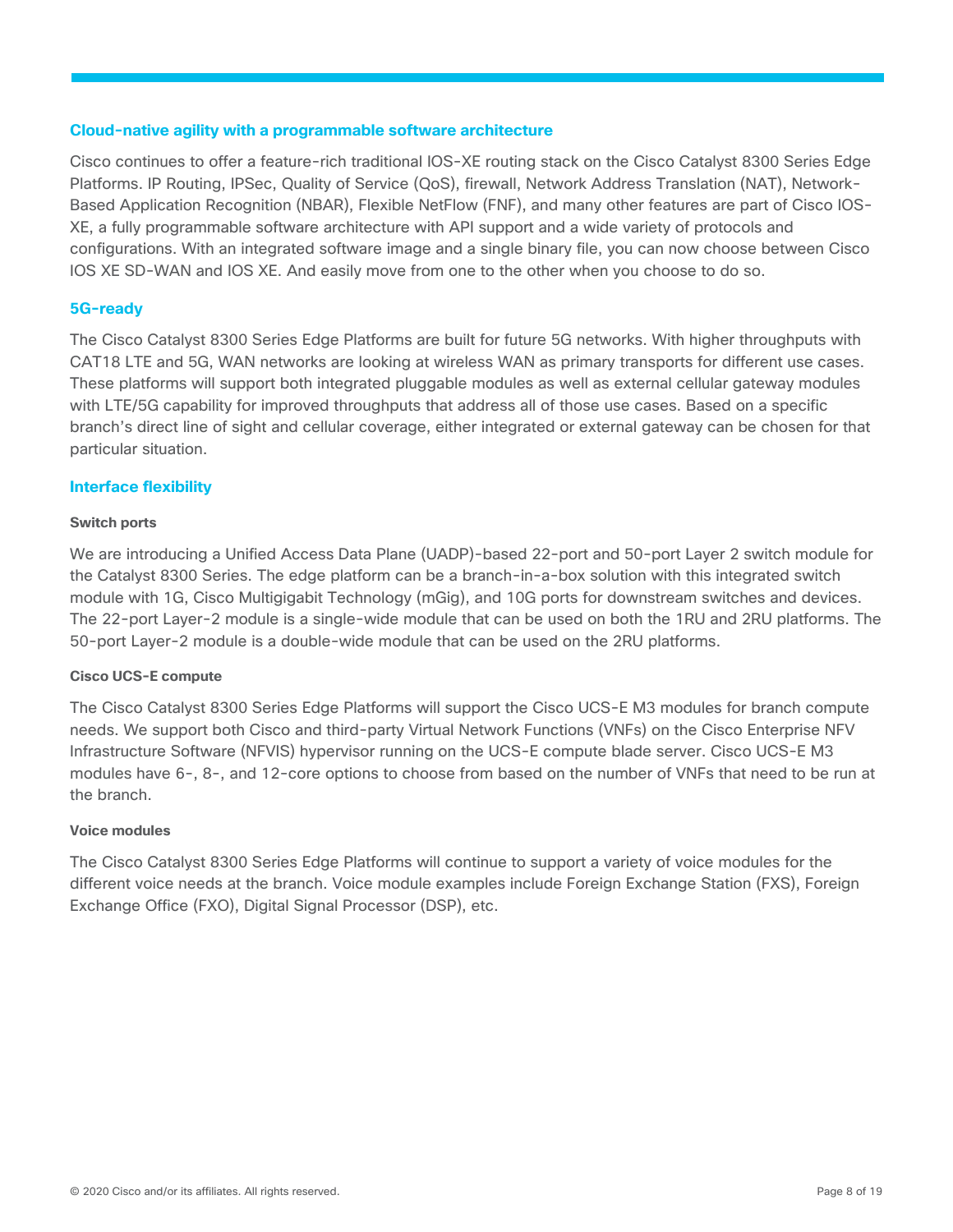# Supported modules

**Product number Description Ethernet WAN modules C-NIM-1X** Cisco NIM module 1-port 10G SFP/SFP+ with MACSec **LAN modules NIM-ES2-4** Cisco 4-port Gigabit Ethernet switch NIM **NIM-ES2-8** Cisco 8-port Gigabit Ethernet switch NIM **NIM-ES2-8-P** Cisco 8-port Gigabit Ethernet switch NIM with PoE support **C-SM-16P4M2X** Cisco 22-port Catalyst L2 switch module with UADP ASIC **C-SM-40P4M2X** Cisco 50-port Catalyst L2 switch module with UADP ASIC **Compute modules UCS-E160S-M3/K9** UCS-E, single-wide, Intel Broadwell 6-core CPU; up to 64 GB RAM, 1-2 HDD **UCS-E180D-M3/K9** UCS-E, double-wide, Intel Broadwell 8-core CPU; up to 128 GB RAM, 1-4 HDD **UCS-E1120D-M3/K9** UCS-E, double-wide, Intel Broadwell 12-core CPU; up to 128 GB RAM, 1-4 HDD **Voice modules NIM-2FXO** 2-port FXO NIM **NIM-4FXO** 4-port FXO NIM **NIM-2FXSP** 2-port FXS NIM **NIM-4FXSP** 4-port FXS NIM **NIM-2FXSP/4FXOP** 2-port FXS and 4-port FXO NIM **NIM-4E/M** 4-port E/M NIM **NIM-2BRI-NT/TE** 2-port BRI (NT and TE) NIM **NIM-4BRI-NT/TE** 4-port BRI (NT and TE) NIM **SM-X-8FXS/12FXO** 8-port FXS and 12-port FXO single-wide service module **SM-X-16FXS/2FXO** 16-port FXS and 2-port FXO single-wide service module **SM-X-24FXS/4FXO** 24-port FXS and 4-port FXO single-wide service module **SM-X-72FXS** 72-port FXS double-wide service module

**Table 4.** Modules supported on Cisco Catalyst 8300 Series Edge Platforms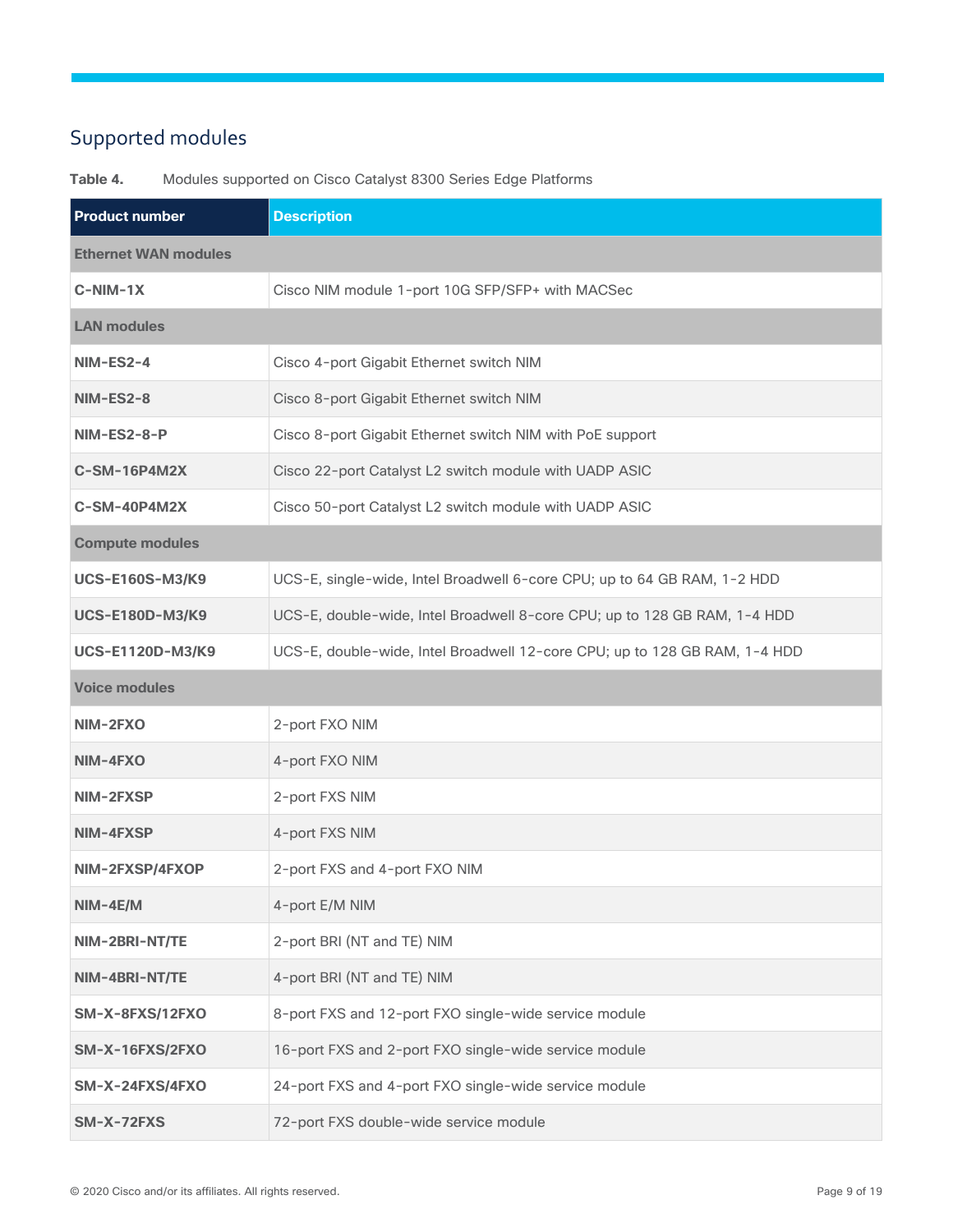| <b>Product number</b>                 | <b>Description</b>                                           |  |  |
|---------------------------------------|--------------------------------------------------------------|--|--|
| NIM-PVDM-32                           | 32-channel Voice DSP NIM Module                              |  |  |
| NIM-PVDM-64                           | 64-channel Voice DSP NIM Module                              |  |  |
| NIM-PVDM-128                          | 128-channel Voice DSP NIM Module                             |  |  |
| NIM-PVDM-256                          | 256-channel Voice DSP NIM Module                             |  |  |
| <b>SM-X-PVDM-3000</b>                 | 3080-channel high-density voice DSP module                   |  |  |
| <b>SM-X-PVDM-2000</b>                 | 2048-channel high-density voice DSP module                   |  |  |
| SM-X-PVDM-1000                        | 1024-channel high-density voice DSP module                   |  |  |
| SM-X-PVDM-500                         | 768-channel high-density voice DSP module                    |  |  |
| NIM-1MFT-T1/E1                        | 1-port multiflex trunk voice/clear-channel data T1/E1 module |  |  |
| NIM-2MFT-T1/E1                        | 2-port multiflex trunk voice/clear-channel data T1/E1 module |  |  |
| NIM-4MFT-T1/E1                        | 4-port multiflex trunk voice/clear-channel data T1/E1 module |  |  |
| NIM-8MFT-T1/E1                        | 8-port multiflex trunk voice/clear-channel data T1/E1 module |  |  |
| <b>DSL/broadband</b>                  |                                                              |  |  |
| NIM-VAB-A                             | Multi-mode VDSL2/ADSL/2/2+ NIM Annex A                       |  |  |
| NIM-VA-B                              | Multi-mode VDSL2/ADSL/2/2+ NIM Annex B                       |  |  |
| NIM-VAB-M                             | Multi-mode VDSL2/ADSL/2/2+ NIM Annex M                       |  |  |
| NIM-4SHDSL-EA                         | Multi-mode G.SHDSL NIM                                       |  |  |
| <b>Channelized T1/E1 and ISDN PRI</b> |                                                              |  |  |
| NIM-1CE1T1-PRI                        | 1-port Multiflex trunk voice/channelized data T1/E1 module   |  |  |
| NIM-2CE1T1-PRI                        | 2-port Multiflex trunk voice/channelized data T1/E1 module   |  |  |
| NIM-8CE1T1-PRI                        | 8-port Multiflex trunk voice/channelized data T1/E1 module   |  |  |
| <b>Serial WAN interface</b>           |                                                              |  |  |
| <b>SM-X-1T3/E3</b>                    | 1-port clear-channel T3/E3 service module                    |  |  |
| NIM-1T                                | 1-port serial high-speed WAN interface card                  |  |  |
| $NIM-2T$                              | 2-port serial high-speed WAN interface card                  |  |  |
| $NIM-4T$                              | 4-port serial high-speed WAN interface card                  |  |  |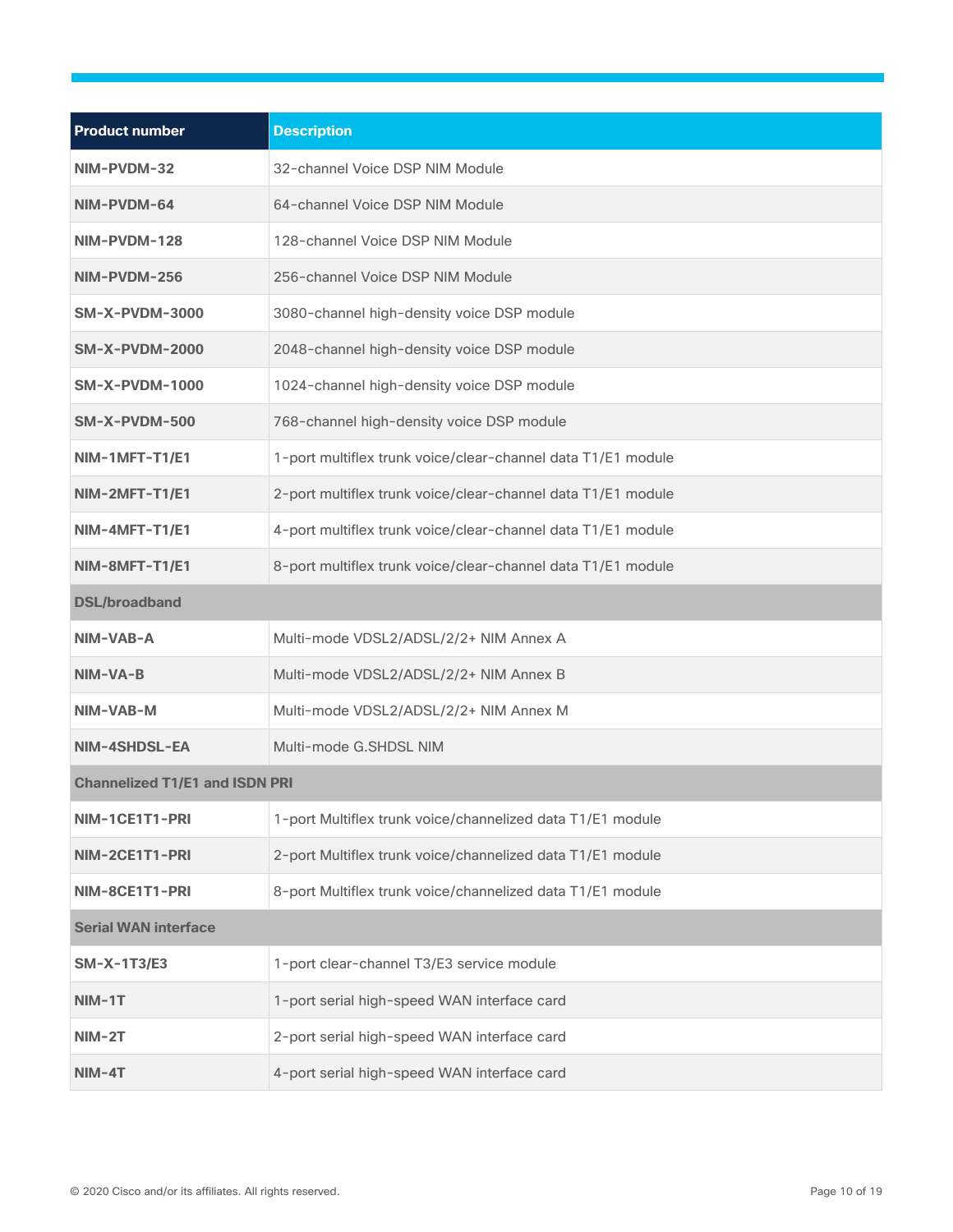| <b>Product number</b>      | <b>Description</b>                                           |
|----------------------------|--------------------------------------------------------------|
| <b>Async WAN interface</b> |                                                              |
| <b>NIM-16A</b>             | 16-port Asynchronous Module                                  |
| <b>NIM-24A</b>             | 24-port Asynchronous Module                                  |
| <b>Wireless WAN (LTE)</b>  |                                                              |
| P-LTEAP18-GL               | 4G/CAT18 LTE Advanced Pro Pluggable - Global                 |
| <b>P-LTEA-EA</b>           | 4G/CAT6 LTE Advanced Pluggable for North American and Europe |
| <b>P-LTEA-LA</b>           | 4G/ CAT6 LTE Advanced Pluggable for APAC, ANZ, and LATAM     |
| NIM-LTEA-EA                | LTE Advanced for Europe and North America                    |
| <b>NIM-LTEA-LA</b>         | LTE Advanced for Asia Pacific, Australia and LATAM           |

# Memory, storage, and accessory options

### **Table 5.** Cisco Catalyst 8300 Series memory, storage, and accessory options

| <b>Product number</b> | <b>Description</b>                                    |
|-----------------------|-------------------------------------------------------|
| <b>MEM-C8300-8GB</b>  | Cisco C8300 Edge Platform - 8 GB Memory               |
| <b>MEM-C8300-16GB</b> | Cisco C8300 Edge Platform - 16GB Memory               |
| <b>MEM-C8300-32GB</b> | Cisco C8300 Edge Platform - 32GB Memory               |
| <b>M2USB-16G</b>      | Cisco C8000 Edge Platform - 16G M.2 USB SSD Storage   |
| <b>M2USB-32G</b>      | Cisco C8000 Edge Platform - 32G M.2 USB SSD Storage   |
| SSD-M2NVME-600G       | Cisco C8000 Edge Platform - 600G M.2 NVMe SSD Storage |
| C8300-RM-19-1R        | Cisco C8300 1RU Edge Platform - Rack Mount kit - 19"  |
| C8300-RM-23-1R        | Cisco C8300 1RU Edge Platform - Rack Mount kit - 23"  |
| C8300-RM-19-2R        | Cisco C8300 2RU Edge Platform - Rack Mount kit - 19"  |
| C8300-RM-23-2R        | Cisco C8300 2RU Edge Platform - Rack Mount kit - 23"  |
| C8300-WM-1R           | Cisco C8300 1RU Edge Platform - Wall Mount Kit        |
| <b>C8300-FAN-1R</b>   | Cisco C8300 1RU Edge Platform - Fan Tray Assembly     |
| <b>C8300-FAN-2R</b>   | Cisco C8300 2RU Edge Platform Fan Tray Assembly       |
| C-RFID-1R             | Cisco C8300 1RU Edge Platform - RFID                  |
| C-RFID-2R             | Cisco C8300 2RU Edge Platform - RFID                  |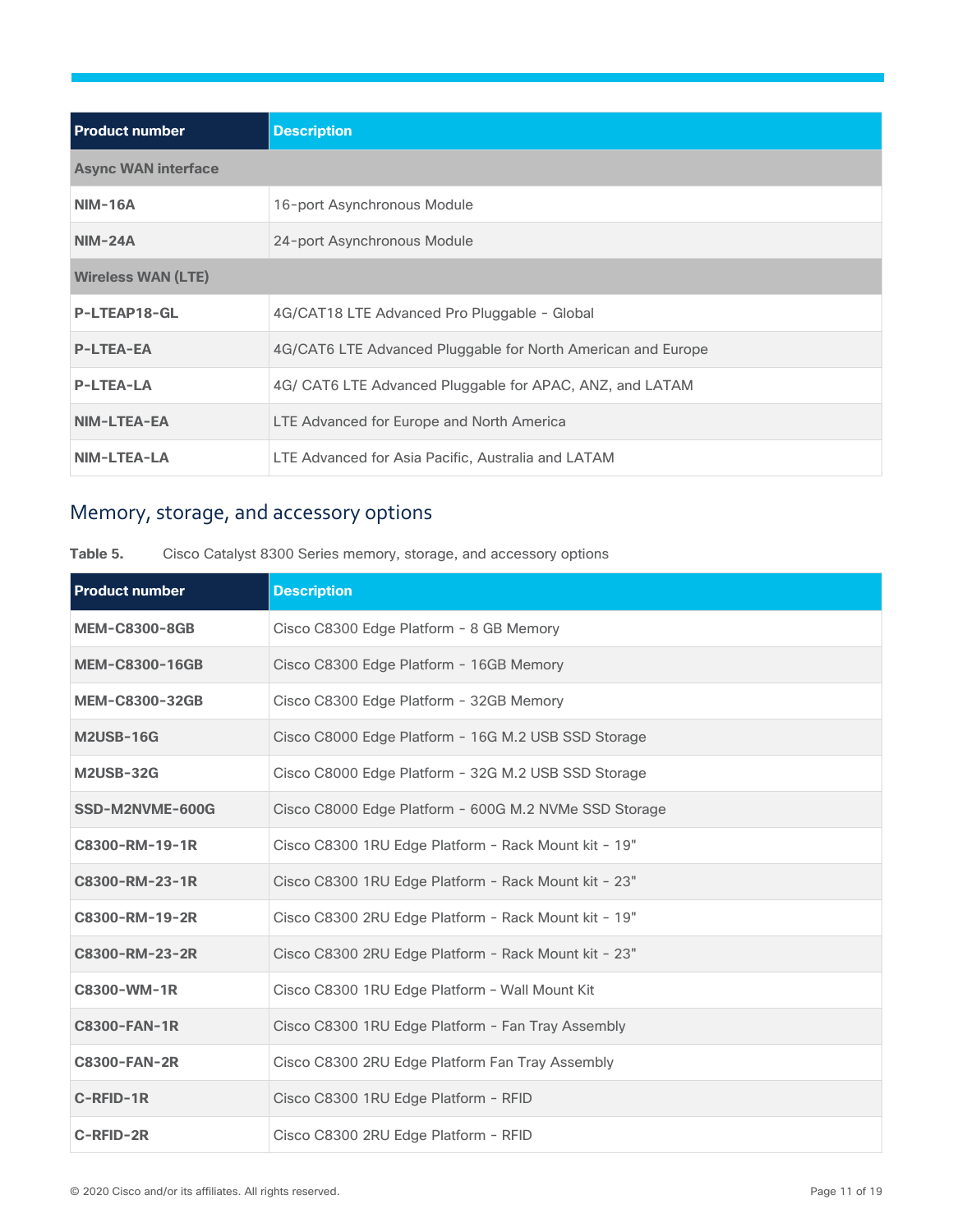| <b>Product number</b> | <b>Description</b>    |
|-----------------------|-----------------------|
| C8300-SM-BLANK        | Cisco C8300 SM Blank  |
| C8300-NIM-BLANK       | Cisco C8300 NIM Blank |
| C8300-PIM-BLANK       | Cisco C8300 PIM Blank |

The fan tray is shipped default with the Cisco Catalyst 8300 Edge Series Platforms.

# Optics and transceivers modules

Find a full list of optics and transceivers here.

# Resiliency and high availability

Platform redundancy is critical for branch operations, as any downtime has direct impact to a customer's business. To address that priority, Cisco makes a dual power supply default on all the Catalyst 8300 platforms to ensure that there is always a backup power supply module in case the primary power supply fails.

# Power supplies

Table 6. Cisco Catalyst 8300 1RU edge platform power supply specifications

| <b>Power supply feature</b>              | <b>PWR-CC1-250WAC</b>          | <b>PWR-CC1-500WAC</b>                 | <b>PWR-CC1-400WDC</b> | PWR-CC1-400WHV   |
|------------------------------------------|--------------------------------|---------------------------------------|-----------------------|------------------|
| <b>Power maximum rating 250W</b>         |                                | 500W<br>PoE (Yes)<br>PoE Budget: 250W | 400W                  | 400W             |
| Input-voltage range<br>and frequency     | 100 to 240 VAC<br>$50 - 60$ Hz | 100 to 240 VAC<br>$50 - 60$ Hz        | $DC: -40$ to $-72V$   | $DC: 240 - 380V$ |
| <b>Power supply</b><br>efficiency        | 80 Plus Silver                 | 80 Plus Silver                        | 85 %                  | 80 Plus Platinum |
| Input current                            | $3A - 1.25A$                   | $6A - 2.5A$                           | $13A - 7.25A$         | $1.75A - 1.1A$   |
| <b>Output ratings</b>                    | 12V 21A                        | 12V 21A<br>$54 V - 4.5 A$             | 12 V 33.5 A           | 12V 54A          |
| <b>Output holdup time</b>                | 20ms                           | 20ms                                  | 2 ms                  | 20ms             |
| <b>Power supply input</b><br>receptacles | IEC 320 C14                    | IEC 320 C14                           | <b>Terminal block</b> | Saf-D-Grid       |
| <b>Power cord rating</b>                 | 5A                             | 10A                                   | 15 A # 14 wire        | <b>5A</b>        |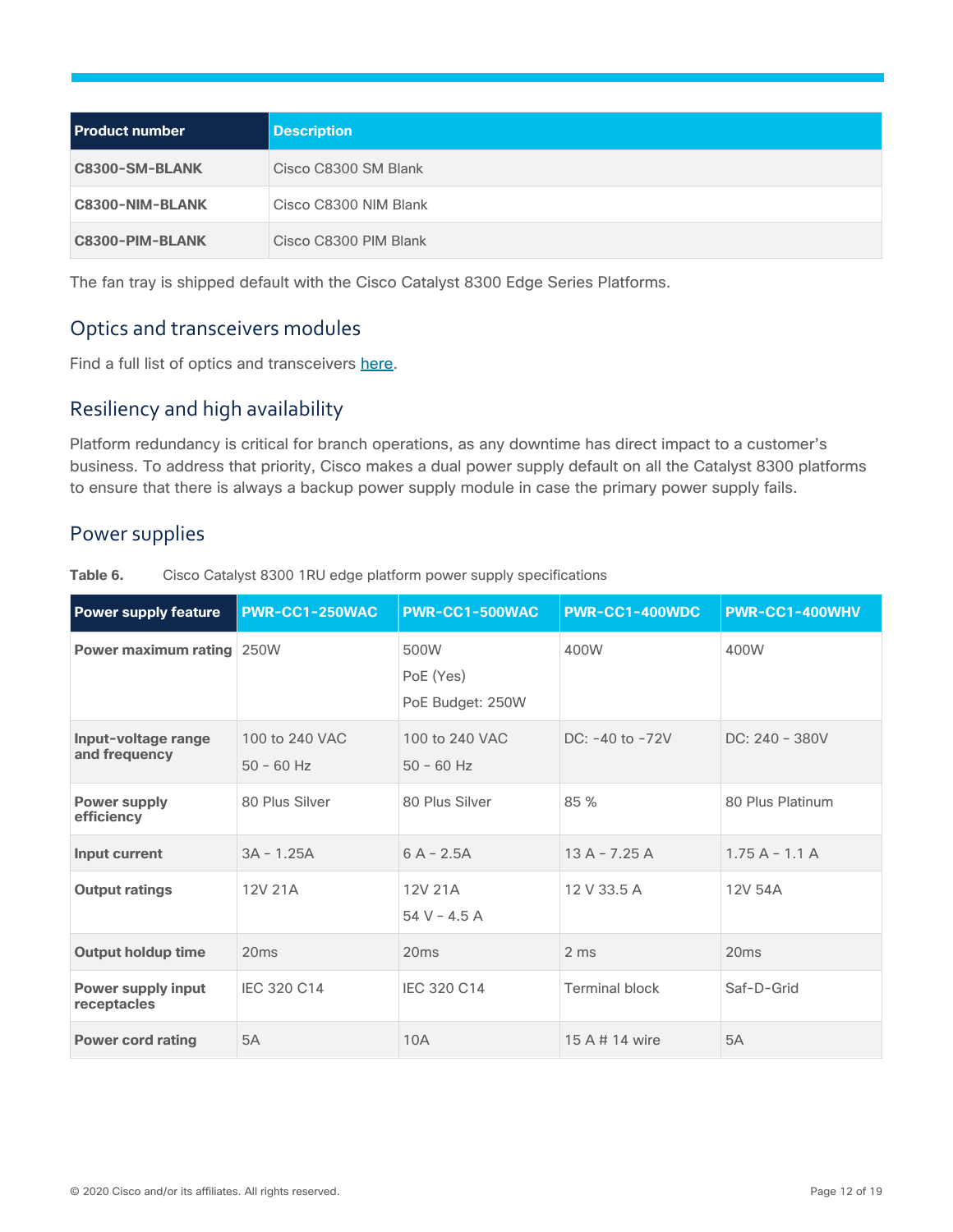**Table 7.** Cisco Catalyst 8300 2RU edge platform power supply specifications

| <b>Power supply feature</b>           | <b>PWR-CC1-650WAC</b>          | PWR-CC1-1000WAC                        | PWR-CC1-650WDC        |
|---------------------------------------|--------------------------------|----------------------------------------|-----------------------|
| <b>Power maximum rating</b>           | 650W                           | 1000W<br>PoE (Yes)<br>PoE Budget: 250W | 650W                  |
| Input-voltage range and frequency     | 100 to 240 VAC<br>$50 - 60$ Hz | 100 to 240 VAC<br>$50 - 60$ Hz         | $DC: -40$ to $-72V$   |
| <b>Power supply efficiency</b>        | 80 Plus Gold                   | 80 Plus Gold                           | 80 Plus Gold          |
| Input current                         | $7.2 A - 3 A$                  | $11.5 A - 4.63 A$                      | $18A - 10A$           |
| <b>Output ratings</b>                 | 12V 54A                        | 12V 83A                                | 12 V54 A              |
| <b>Output holdup time</b>             | 20ms                           | 20ms                                   | 4 ms                  |
| <b>Power supply input receptacles</b> | IEC 320 C14                    | IEC 320 C14                            | <b>Terminal block</b> |
| <b>Power cord rating</b>              | 10A                            | 12A                                    | 20 A # 14 wire        |

**RFID tags:** Catalyst 8300 Series Edge Platforms have an embedded RFID tag that holds Serial Number and Product ID for easy asset and inventory management using commercial RFID readers. The RFID tag is external and can be easily removed if needed or can be unselected at the time of ordering.

# Software requirements

Cisco DNA Software for the Catalyst 8300 Series offers comprehensive solutions for enterprise branch networks.

**Table 8.** Catalyst 8300 Series minimum software requirements

| <b>Platform Product ID (PID)</b> | <b>Description</b>                        | <b>Minimum software requirement</b>  |
|----------------------------------|-------------------------------------------|--------------------------------------|
| C8300-2N2S-4T2X                  | Cisco Catalyst 8300 Series Edge Platforms | Cisco IOS XE Software Release 17.3.2 |
| C8300-1N1S-4T2X                  |                                           |                                      |
| C8300-2N2S-6T                    |                                           |                                      |
| C8300-1N1S-6T                    |                                           |                                      |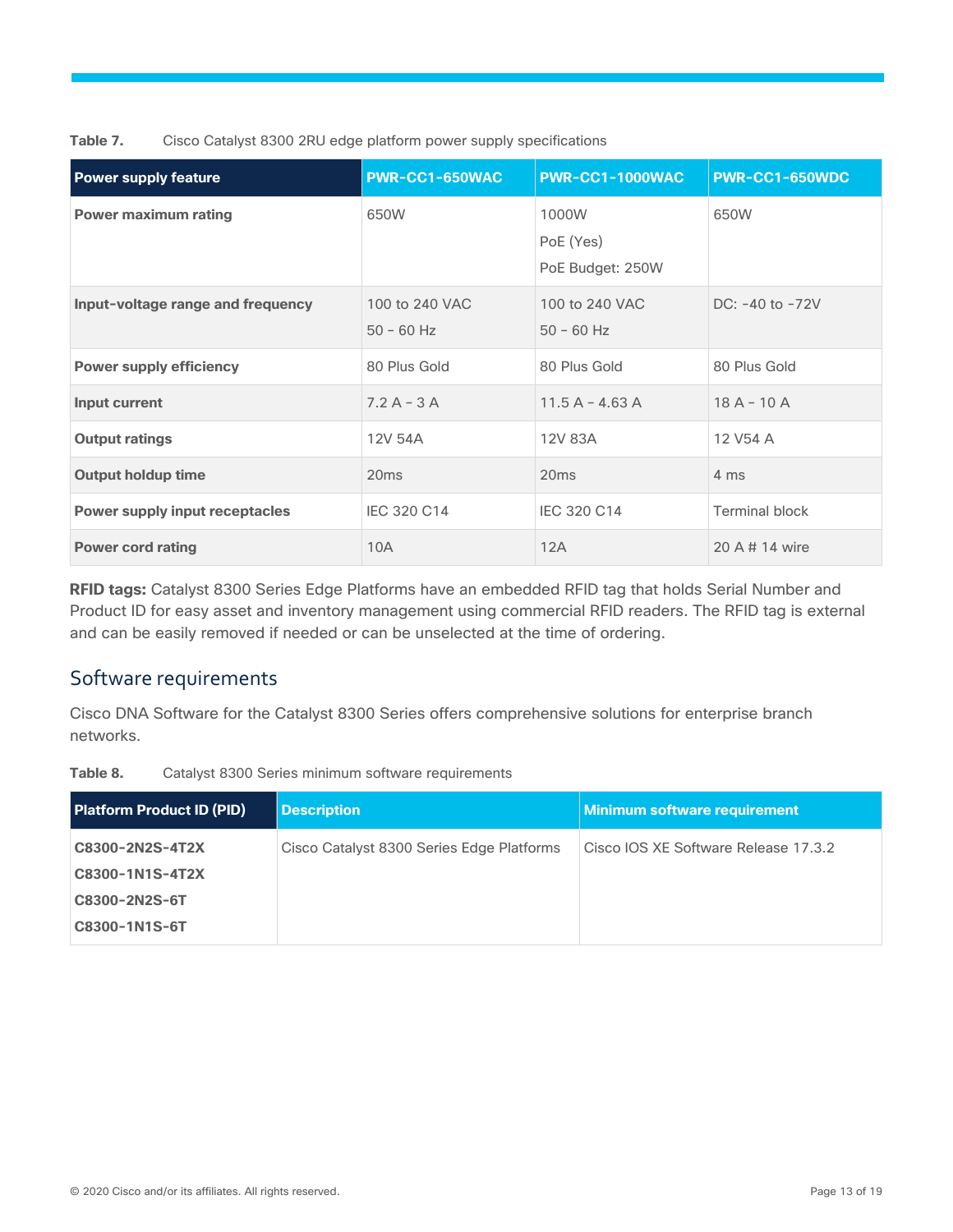### **Table 9a.** Software features and protocols for autonomous mode

| Feature                         | <b>Description</b>                                                                                                                                                                                                                                                                                                                                                                                                                                                                                                                                                                                                                                                                                                                                                                                                                                                                                                                                                                                                                                                                                                                                                                                                                                                                                                                          |
|---------------------------------|---------------------------------------------------------------------------------------------------------------------------------------------------------------------------------------------------------------------------------------------------------------------------------------------------------------------------------------------------------------------------------------------------------------------------------------------------------------------------------------------------------------------------------------------------------------------------------------------------------------------------------------------------------------------------------------------------------------------------------------------------------------------------------------------------------------------------------------------------------------------------------------------------------------------------------------------------------------------------------------------------------------------------------------------------------------------------------------------------------------------------------------------------------------------------------------------------------------------------------------------------------------------------------------------------------------------------------------------|
| <b>Protocols</b>                | IPv4, IPv6, static routes, Routing Information Protocol Versions 1 and 2 (RIP and RIPv2),<br>Open Shortest Path First (OSPF), Enhanced Interior Gateway Routing Protocol (EIGRP),<br>Border Gateway Protocol (BGP), BGP Router Reflector, Intermediate System-to-<br>Intermediate System (IS-IS), Multicast Internet Group Management Protocol Version 3<br>(IGMPv3), Protocol Independent Multicast Sparse Mode (PIM SM), PIM Source-Specific<br>Multicast (SSM), Resource Reservation Protocol (RSVP), Cisco Discovery Protocol,<br>Encapsulated Remote Switched Port Analyzer (ERSPAN), Cisco IOS IP Service-Level<br>Agreements (IPSLA), Call Home, Cisco IOS Embedded Event Manager (EEM), Internet Key<br>Exchange (IKE), Access Control Lists (ACL), Ethernet Virtual Connections (EVC), Dynamic<br>Host Configuration Protocol (DHCP), Frame Relay, DNS, Locator ID Separation Protocol<br>(LISP), Hot Standby Router Protocol (HSRP), RADIUS, Authentication, Authorization, and<br>Accounting (AAA), Application Visibility and Control (AVC), Distance Vector Multicast<br>Routing Protocol (DVMRP), IPv4-to-IPv6 Multicast, Multiprotocol Label Switching (MPLS),<br>Layer 2 and Layer 3 VPN, IPsec, Layer 2 Tunneling Protocol Version 3 (L2TPv3),<br>Bidirectional Forwarding Detection (BFD), IEEE 802.1ag, and IEEE 802.3ah |
| <b>Encapsulations</b>           | Generic Routing Encapsulation (GRE), Ethernet, 802.1q VLAN, Point-to-Point Protocol<br>(PPP), Multilink Point-to-Point Protocol (MLPPP), Frame Relay, Multilink Frame Relay<br>(MLFR) (FR.15 and FR.16), High-Level Data Link Control (HDLC), Serial (RS-232, RS-449,<br>X.21, V.35, and EIA-530), and PPP over Ethernet (PPPoE)                                                                                                                                                                                                                                                                                                                                                                                                                                                                                                                                                                                                                                                                                                                                                                                                                                                                                                                                                                                                            |
| <b>Traffic management</b>       | Quality of Service (QoS), Class-Based Weighted Fair Queuing (CBWFQ), Weighted<br>Random Early Detection (WRED), Hierarchical QoS, Policy-Based Routing (PBR),<br>Performance Routing (PfR), and Network-Based Application Recognition (NBAR)                                                                                                                                                                                                                                                                                                                                                                                                                                                                                                                                                                                                                                                                                                                                                                                                                                                                                                                                                                                                                                                                                                |
| <b>Cryptographic algorithms</b> | Encryption: DES, 3DES, AES-128 or AES-256 (in CBC and GCM modes)<br>Authentication: RSA (748/1024/2048 bit), ECDSA (256/384 bit)<br>Integrity: MD5, SHA, SHA-256, SHA-384, SHA-512                                                                                                                                                                                                                                                                                                                                                                                                                                                                                                                                                                                                                                                                                                                                                                                                                                                                                                                                                                                                                                                                                                                                                          |
| <b>Unified Communication</b>    | Call Admission Control (CAC), Cisco Unified Boarder Element(CUBE), Cisco Unified<br>Communications Manager (CUCM), Dialer, ISDN, Interactive Voice Response (IVR),<br>RADIUS, RFC4040 based Clear Channel codec signaling with SIP, Resource Reservation<br>Protocol (RSVP), RTP Control Protocol (RTCP), Service Advertisement Framework(SAF),<br>Session Border Controller(SBC), Session Initiation Protocol for VolP(SIP), Survivable<br>Remote Site Telephony (SRST), Secure Real-time Transport Protocol(SRTP), Voice over<br>Frame Relay (FRF.11), Voice Over IP and Voice modules                                                                                                                                                                                                                                                                                                                                                                                                                                                                                                                                                                                                                                                                                                                                                    |

### **Table 9b.** Software features and protocols for controller mode

| l Feature            | <b>Description</b>                                                                                                                                                                                                                                                                                                                                                                                                                                                                                                                                                                                                                                                                                                                                                                                                                                                                                                                                                                                                                                                                                                                              |
|----------------------|-------------------------------------------------------------------------------------------------------------------------------------------------------------------------------------------------------------------------------------------------------------------------------------------------------------------------------------------------------------------------------------------------------------------------------------------------------------------------------------------------------------------------------------------------------------------------------------------------------------------------------------------------------------------------------------------------------------------------------------------------------------------------------------------------------------------------------------------------------------------------------------------------------------------------------------------------------------------------------------------------------------------------------------------------------------------------------------------------------------------------------------------------|
| <b>Core Features</b> | IPv4, IPv6, static routes, Open Shortest Path First (OSPF), Enhanced Interior Gateway<br>Routing Protocol (EIGRP), BoGateway Protocol (BGP), Overlay Management Protocol<br>(OMP), Application Aware Routing (AAR), Traffic EngineerinService Insertion, zero-trust,<br>whitelisting, tamper-proof module, DTLS/TLS, IPsec, classification, prioritization, low<br>latequeuing, remarking, shaping, scheduling, policing, mirroring, Multicast IPv4 Support,<br>Service advertisement and inserpolicy, SNMP, NTP, DNS client, Dynamic Host<br>Configuration Protocol (DHCP), DHCP client, DHCP server, DHCP relaarchival, syslog,<br>SSH, SCP, Cflowd v10 IPFIX export, IPv6 for transport-side, VRRP, MPLS, NAT<br>(DIA, Service-side, soverload/PAT, NAT64, etc), NAT pools, split DNS, Access Control<br>Lists (ACL), Bidirectional Forwarding Detection (BFNetconf over SSH, CLI, NTP server<br>support, BFD with service-side BGP, BGP community propagation to OMP, 6 SLAfor<br>AAR, Trustsec/SDA (Inline SGT propagation), custom app with SD-AVC, multicast AAR,<br>dynamic on-demand tunnSM, OSPFv3, route policies, Multi-VRF support |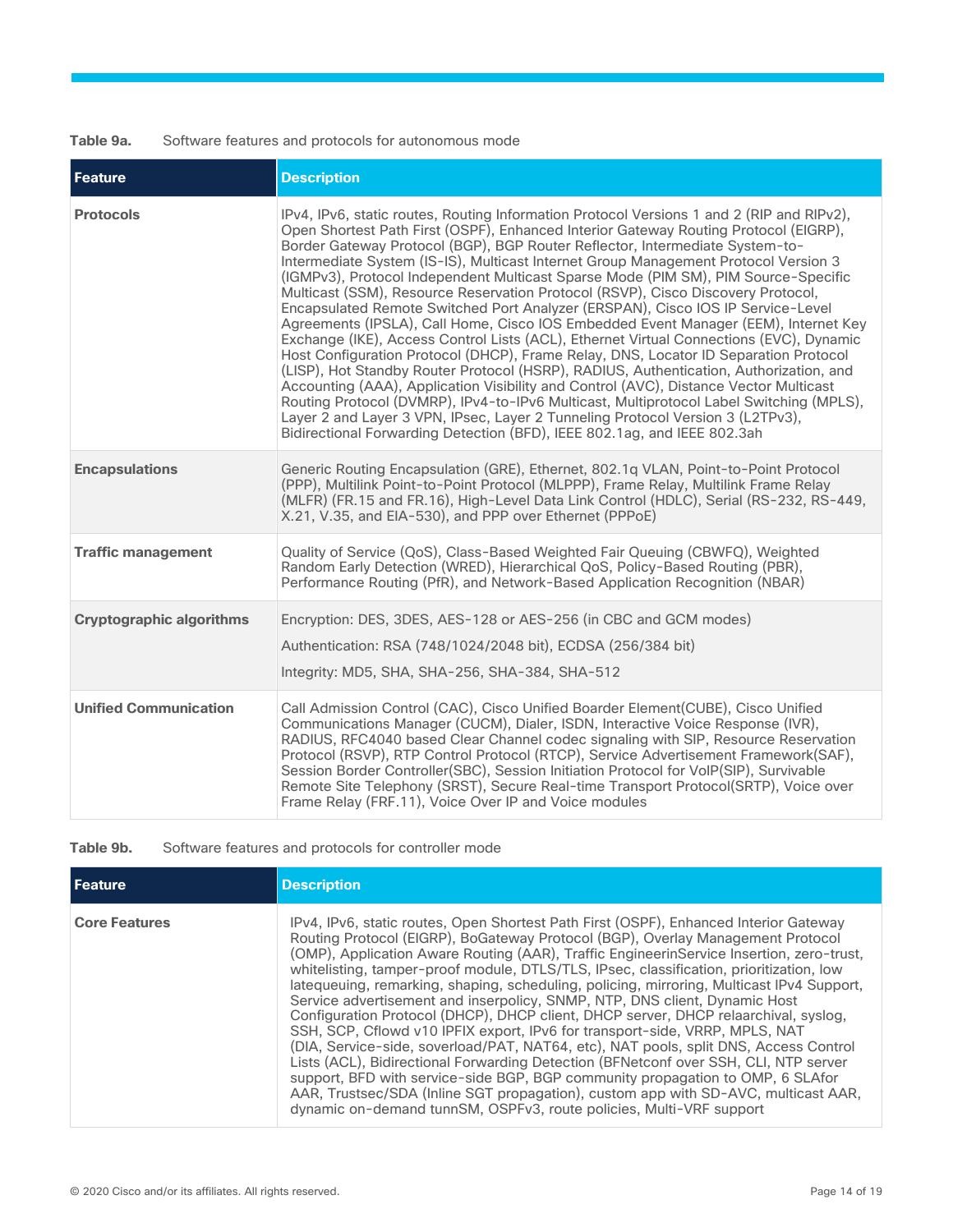| Feature                         | <b>Description</b>                                                                                                                                                                                                                                                                                                                                                                       |
|---------------------------------|------------------------------------------------------------------------------------------------------------------------------------------------------------------------------------------------------------------------------------------------------------------------------------------------------------------------------------------------------------------------------------------|
| <b>Encapsulations</b>           | Generic Routing Encapsulation (GRE), Ethernet, 802.1g VLAN                                                                                                                                                                                                                                                                                                                               |
| <b>Application Experience</b>   | Quality of service (QoS), Forward Error Correction (FEC), COS Marking, Weighted Random<br>Early Detection (WRED)Hierarchical QoS, Policy-Based Routing (PBR), Network-Based<br>Application Recognition (NBAR), Software Defined AVisibility and Control (SD-AVC), per<br>tunnel QoS, Cloud onRamp for SaaS, Enhanced Office 365 traffic steering, DirecAccess,<br>Flexible Netflow (FnF) |
| <b>Cryptographic Algorithms</b> | Encryption: AES-256 (in CBC and GCM modes), Internet Key Exchange (IKE), Cisco PKI<br>Authentication: AAA, RSA (2048 bit), ESP-256-CBC, HMAC-SHA1, ECDSA (256/384 bit)<br>Integrity: SHA-1, SHA-2                                                                                                                                                                                        |
| <b>Security</b>                 | Built-in end-to-end segmentation (VPNs), ZBFW, PKI, Cisco DNA Layeer Security, Snort<br>IPS/IDS, URL Filtering, Advanced Protection(AMP), ThreatGrid(TG), ALG for ZBFW                                                                                                                                                                                                                   |
| <b>Unified Communication</b>    | Cube Connector, SRST, Voice Modules                                                                                                                                                                                                                                                                                                                                                      |

# Licensing

All Cisco Catalyst 8300 Series Edge Platforms are offered only with a Cisco DNA Software subscription, Enterprise Agreement, and Managed Service Licensing Agreement (MSLA). For more details, refer to this licensing guide.

Cisco DNA stack:

- Cisco DNA Essentials
- Cisco DNA Advantage
- Cisco DNA Premier

Network stack:

- Network Essentials
- Network Advantage

# Specifications

| Table 10. |  | Mechanical specifications |
|-----------|--|---------------------------|
|-----------|--|---------------------------|

| Description                                                     | <b>Specification</b>             |                                  |
|-----------------------------------------------------------------|----------------------------------|----------------------------------|
| Part number                                                     | C8300-2N2S-4T2X<br>C8300-2N2S-6T | C8300-1N1S-4T2X<br>C8300-1N1S-6T |
| Dimensions (H x W x D)                                          | 3.5 in. x 17.25 in. x 18.52 in.  | 1.73 in. x 17.50 in. x 16.25 in. |
| <b>Rack Units (RU)</b>                                          | 2RU                              | 1 <sub>RU</sub>                  |
| <b>Chassis weight with 2X AC</b><br>power supplies and fan tray | $40$ lbs                         | $20$ lbs                         |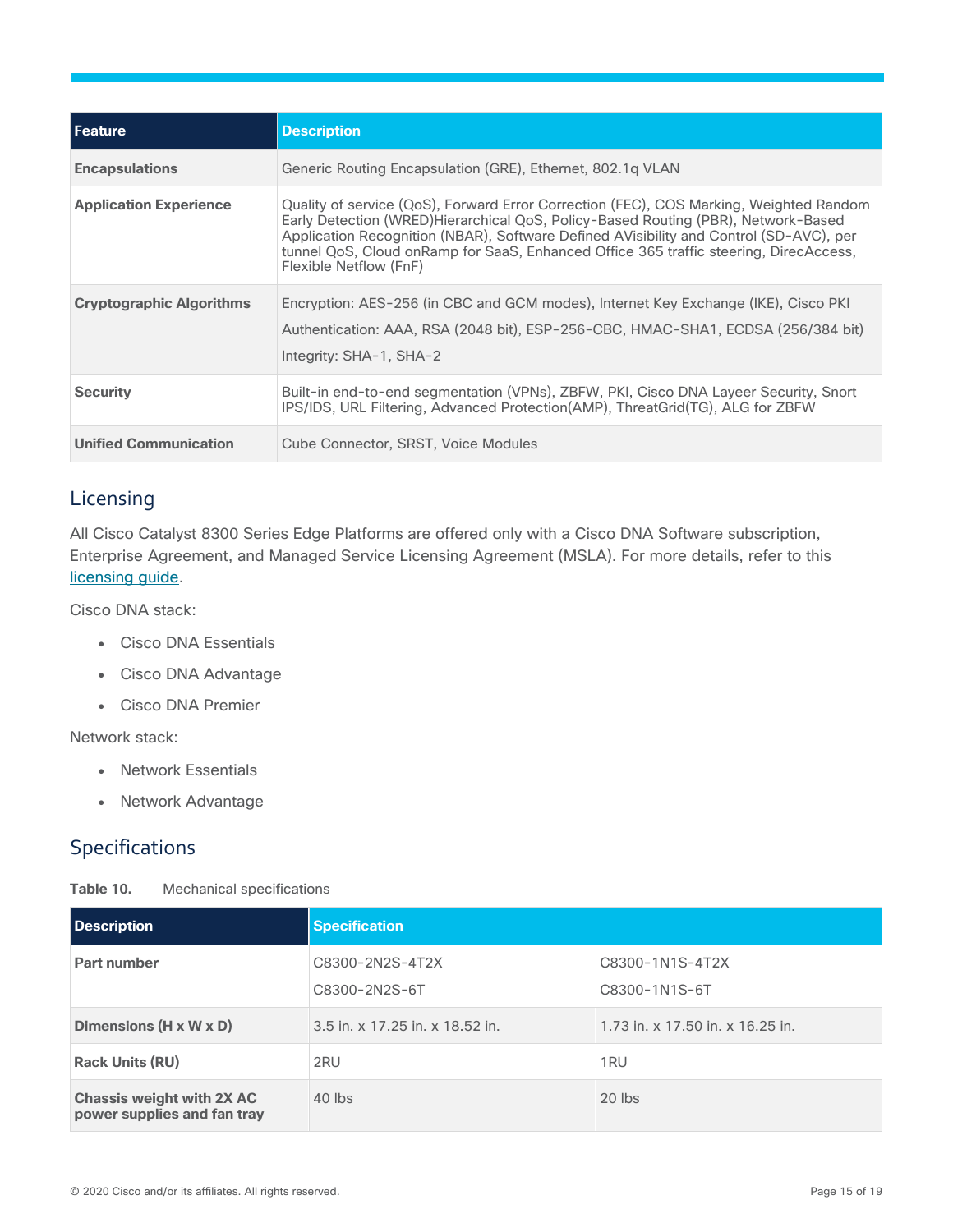| <b>Description</b>                                                   | <b>Specification</b>                                                                                      |               |
|----------------------------------------------------------------------|-----------------------------------------------------------------------------------------------------------|---------------|
| Input voltage                                                        | AC: 85 to 264 VAC<br>DC: -40 to 72V; 48V nominal                                                          |               |
| <b>Operating temperature</b>                                         | 32 to 104°F<br>$(0 to 40^{\circ} C)$                                                                      |               |
| <b>Storage temperature</b>                                           | $-40$ to $150^{\circ}$ F<br>$(-40 \text{ to } 70^{\circ} \text{C})$                                       |               |
| <b>Relative humidity operating and</b><br>nonoperating noncondensing | Ambient (noncondensing) operating: 5 to 85%<br>Ambient (noncondensing) nonoperating and storage: 5 to 95% |               |
| <b>Altitude</b>                                                      | 0 to 10,000 feet<br>(0 to 3050 meters)                                                                    |               |
| <b>Mean Time Between Failures</b><br>(MTBF)                          | 710,300 hours                                                                                             | 536,060 hours |

### Table 11. Safety and compliance

| <b>Description</b>           | <b>Specification</b>                               |
|------------------------------|----------------------------------------------------|
| <b>Safety certifications</b> | UL 60950-1                                         |
|                              | CAN/CSA-C22.2 No. 60950-1                          |
|                              | EN 60950-1                                         |
|                              | IEC 60950-1                                        |
|                              | AS/NZS 60950-1                                     |
|                              | IEC/EN 60825 Laser Safety                          |
|                              | FDA: Code of Federal Regulations Laser Safety      |
| <b>EMC (Emissions)</b>       | 47 CFR Part 15 Class A                             |
|                              | ICES 003 Class A                                   |
|                              | AS/NZS CISPR 32 Class A                            |
|                              | CISPR 32 Class A                                   |
|                              | <b>EN55032 Class A</b>                             |
|                              | VCCI-CISPR 32 Class A                              |
|                              | <b>CNS-13438 Class A</b>                           |
|                              | KN32 Class A                                       |
|                              | IEC/EN 61000-3-2: Power Line Harmonics             |
|                              | IEC/EN 61000-3-3: Voltage Fluctuations and Flicker |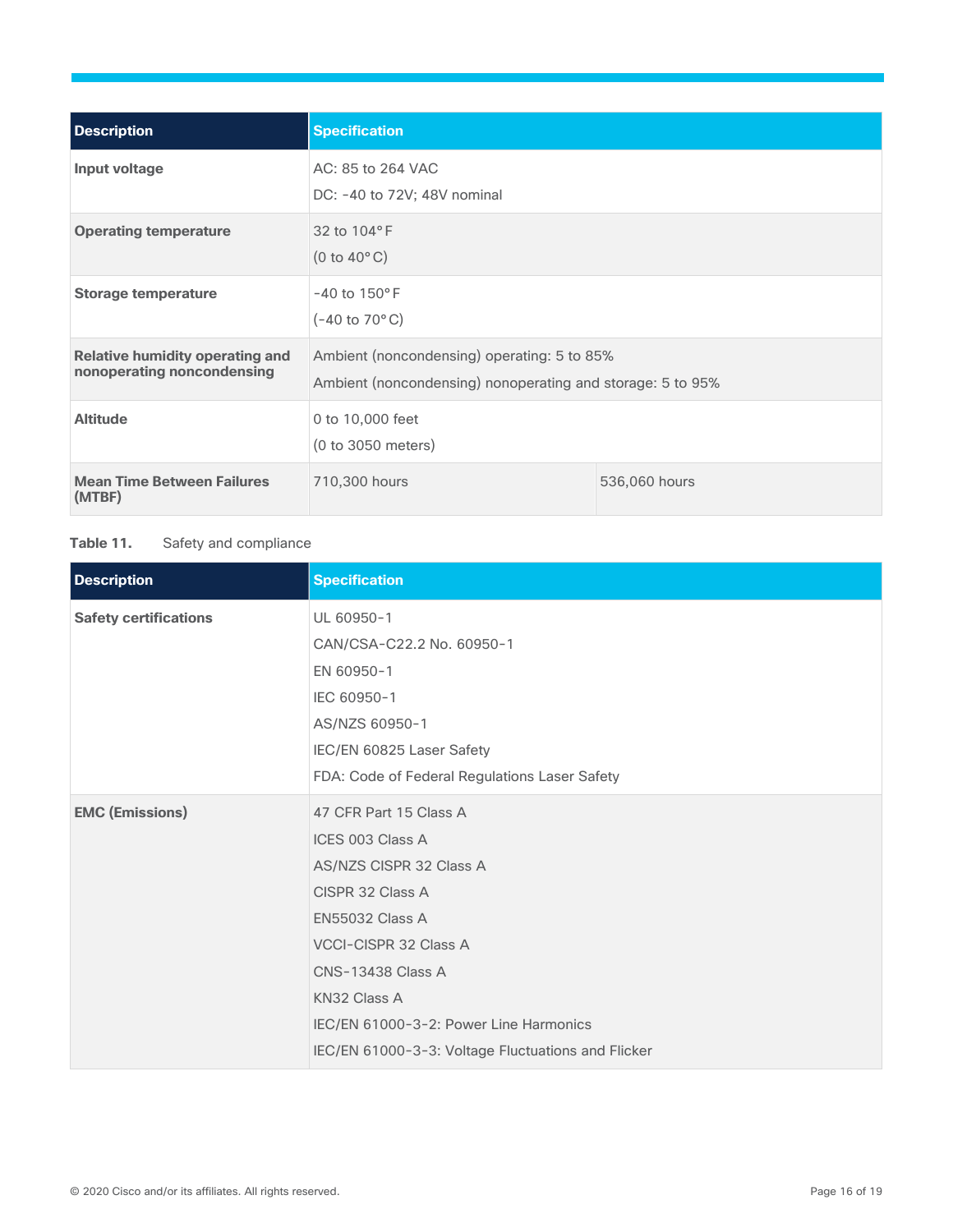| <b>Description</b>    | <b>Specification</b>                                                                                                                                                                                                                                                                                                                                                                                                      |
|-----------------------|---------------------------------------------------------------------------------------------------------------------------------------------------------------------------------------------------------------------------------------------------------------------------------------------------------------------------------------------------------------------------------------------------------------------------|
| <b>EMC (Immunity)</b> | IEC/EN-61000-4-2: Electrostatic Discharge Immunity<br>IEC/EN-61000-4-3: Radiated Immunity<br>IEC/EN-61000-4-4: Electrical Fast Transient Immunity<br>IEC/EN-61000-4-5: Surge AC, DC, and Signal Ports<br>IEC/EN-61000-4-6: Immunity to Conducted Disturbances<br>IEC/EN-61000-4-8: Power Frequency Magnetic Field Immunity<br>IEC/EN-61000-4-11: Voltage DIPS, Short Interruptions, and Voltage Variations<br><b>KN35</b> |
| <b>EMC (ETSI/EN)</b>  | EN300 386: Telecommunications Network Equipment (EMC)<br>EN55032: Multimedia Equipment (Emissions)<br>EN55024: Information Technology Equipment (Immunity)<br>EN55035: Multimedia Equipment (Immunity)<br>EN61000-6-1: Generic Immunity Standard                                                                                                                                                                          |

# Services

### **Cisco Customer Experience Support Services for Catalyst 8000 platforms and Cisco DNA Software for SD-WAN and Routing**

This section discusses the Cisco Support Services available for Catalyst 8000 platforms and associated Cisco DNA Software for SD-WAN and Routing, as well as optional Support Service offers.

- **Catalyst 8000 platforms:** Cisco Solution Support is the default and recommended Cisco Support Service. However, Cisco Solution Support is not mandatory; it can be removed or replaced with another Cisco support service or partner service per the customer's preference.
- **Cisco DNA Software for SD-WAN and Routing:** Cisco Solution Support is the default Cisco support service. However, Cisco Solution Support is not mandatory; the customer may choose to use the Cisco Subscription Embedded Software Support included with the purchase of this software.

### **Note:**

- When Solution Support is selected, it must be ordered on both the Catalyst 8000 platform and Cisco DNA Software for SD-WAN and Routing for complete customer entitlement to this premium support service.
- SD-WAN and Routing, with both Solution Support or Cisco Subscription Embedded Software Support, customers are entitled to maintenance releases and software updates for **Cisco DNA SD-WAN and Routing software only**. The support for the Catalyst 8000 platform's OS and network stack, along with OS updates, is covered by the support contract on the Catalyst 8000 platform.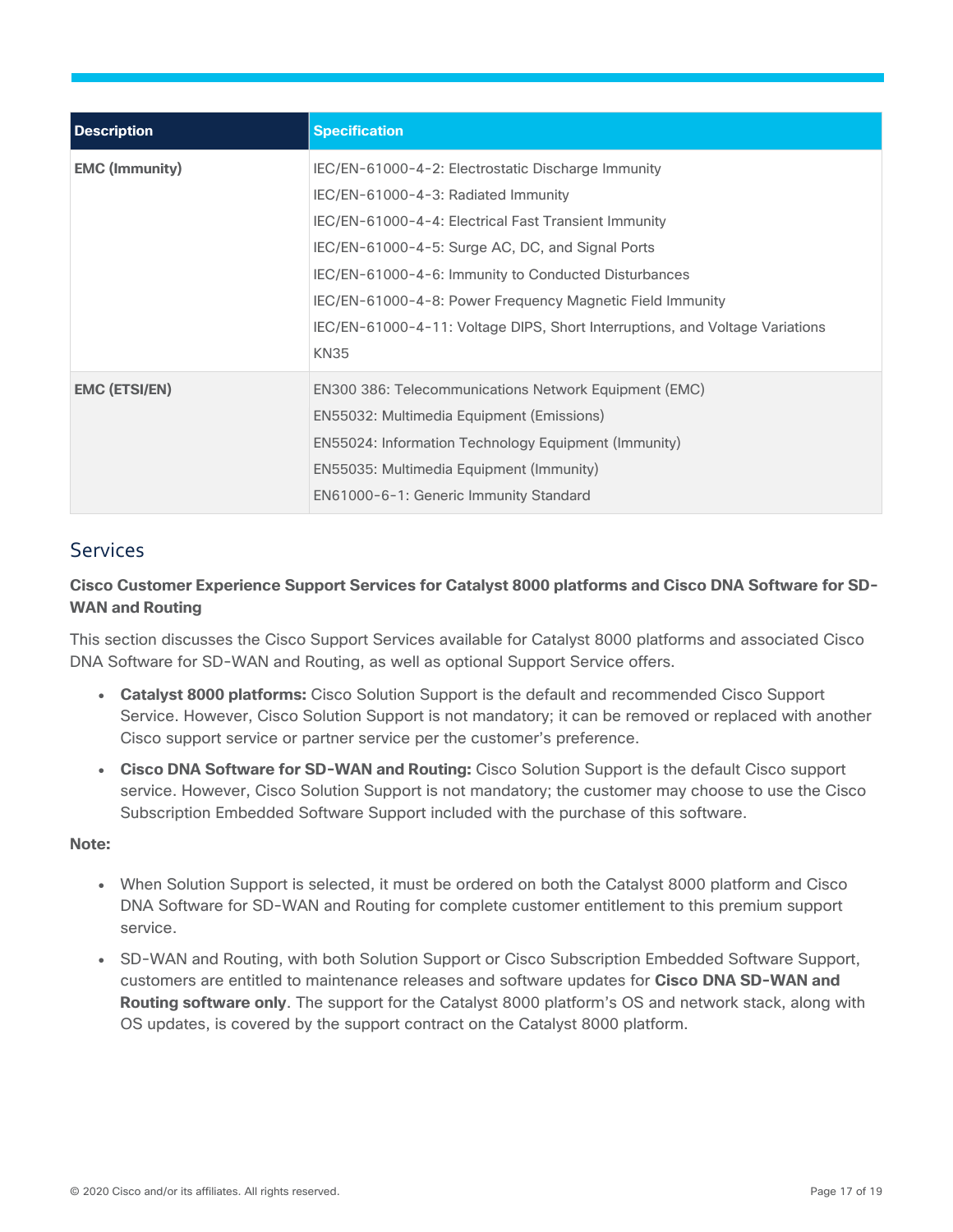### **Cisco Solution Support is a premium support purpose-built for today's multiproduct, multivendor network environments and provides:**

- A primary point of contact centralizing support across a solution deployment
- Solution, product, and interoperability expertise
- No requirement for customers to isolate their issue to a product to open a case
- 30-minute service response objective for Severity 1 and 2 cases
- Prioritized case handling over product support cases
- Product support team coordination (Cisco and Solution Support Alliance Partners)
- Accountability for multiproduct, multivendor issue management from first call to resolution, no matter where the issue resides

Learn more about Cisco Solution Support at www.cisco.com/go/solutionsupport

### **Cisco Subscription Embedded Software Support includes:**

- Access to support and troubleshooting via online tools and web case submission. Case severity or escalation guidelines are not applicable.
- Cisco Technical Assistance Center (TAC) access 24 hours per day, 7 days per week to assist by telephone, or web case submission and online tools with application software use and troubleshooting issues.
- Access to www.cisco.com, providing helpful technical and general information on Cisco products, as well as access to Cisco's online Software Center library.

**Note:** No additional products or fees are required to receive embedded support for Cisco DNA Software for SD-WAN and Routing. However, if using embedded support for this software, hardware support for the Catalyst 8000 platforms must be purchased separately, as Cisco Subscription Embedded Software Support does not cover hardware. In this case, Cisco Smart Net Total Care Service is recommended for Catalyst 8000 platforms.

### Cisco Capital

### **Flexible payment solutions to help you achieve your objectives**

Cisco Capital makes it easier to get the right technology to achieve your objectives, enable business transformation and help you stay competitive. We can help you reduce the total cost of ownership, conserve capital, and accelerate growth. In more than 100 countries, our flexible payment solutions can help you acquire hardware, software, services and complementary third-party equipment in easy, predictable payments. Learn more.